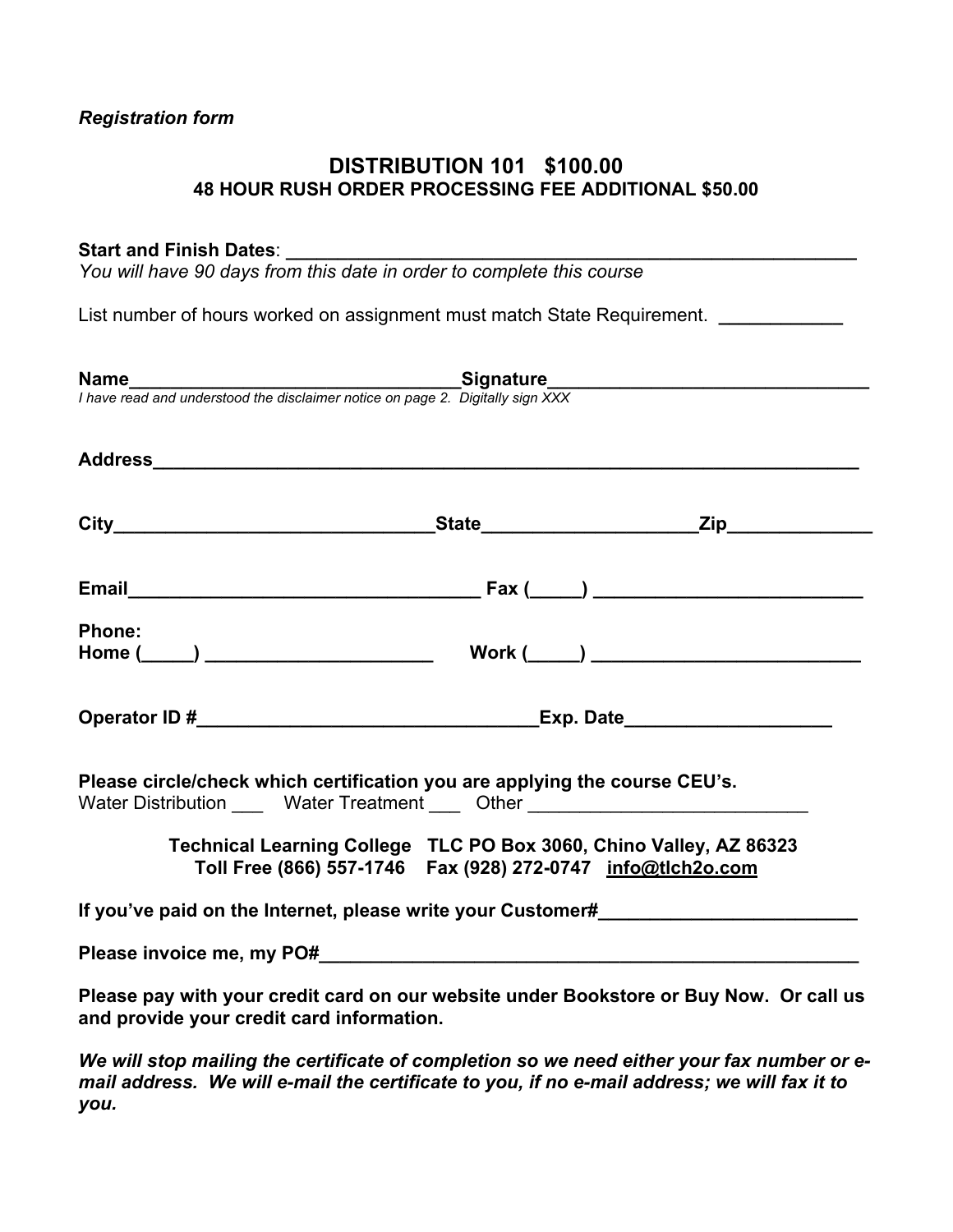# **DISCLAIMER NOTICE**

I understand that it is my responsibility to ensure that this CEU course is either approved or accepted in my State for CEU credit. I understand State laws and rules change on a frequent basis and I believe this course is currently accepted in my State for CEU or contact hour credit, if it is not, I will not hold Technical Learning College responsible. I also understand that this type of study program deals with dangerous conditions and that I will not hold Technical Learning College, Technical Learning Consultants, Inc. (TLC) liable for any errors or omissions or advice contained in this CEU education training course or for any violation or injury or neglect or damage caused by this CEU education training or course material suggestion or error. I will call or contact TLC if I need help or assistance and double-check to ensure my registration page and assignment has been received and graded.

**State Approval Listing Link**, check to see if your State accepts or has pre-approved this course. Not all States are listed. Not all courses are listed. If the course is not accepted for CEU credit, we will give you the course free if you ask your State to accept it for credit.

**Professional Engineers**; Most states will accept our courses for credit but we do not officially list the States or Agencies. Please check your State for approval.

# **State Approval Listing URL…**

*<http://www.tlch2o.com/downloads/PDF/CEU%20State%20Approvals.pdf>*

*You can obtain a printed version of the course manual from TLC for an additional \$169.95 plus shipping charges.* 

# **AFFIDAVIT OF EXAM COMPLETION**

I affirm that I personally completed the entire text of the course. I also affirm that I completed the exam without assistance from any outside source. I understand that it is my responsibility to file or maintain my certificate of completion as required by the state or by the designation organization.

# **Grading Information**

In order to maintain the integrity of our courses we do not distribute test scores, percentages or questions missed. Our exams are based upon pass/fail criteria with the benchmark for successful completion set at 70%. Once you pass the exam, your record will reflect a successful completion and a certificate will be issued to you.

# **Rush Grading Service**

If you need this assignment graded and the results mailed to you within a 48-hour period, prepare to pay an additional rush service handling fee of \$50.00. This fee may not cover postage costs. If you need this service, simply write RUSH on the top of your Registration Form. We will place you in the front of the grading and processing line.

For security purposes, please fax or e-mail a copy of your driver's license and always call us to confirm we've received your assignment and to confirm your identity.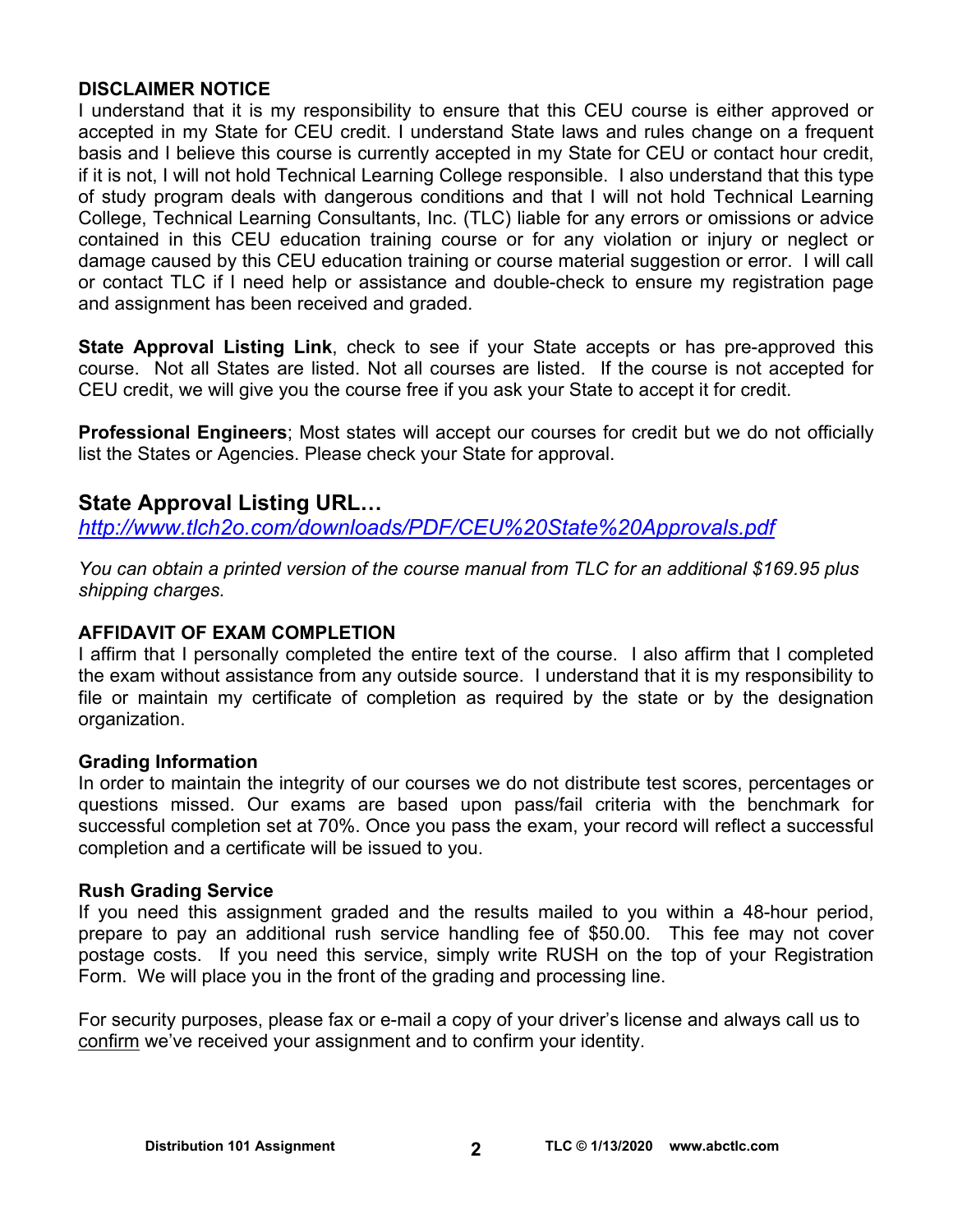# **Distribution 101 Answer Key**

**Name\_\_\_\_\_\_\_\_\_\_\_\_\_\_\_\_\_\_\_\_\_\_\_\_\_\_\_\_\_\_\_\_\_\_\_\_**

**Phone \_\_\_\_\_\_\_\_\_\_\_\_\_\_\_\_\_\_\_\_\_\_\_\_\_\_\_\_\_\_\_\_\_\_\_** 

**Did you check with your State agency to ensure this course is accepted for credit?** 

**You are responsible to ensure this course is accepted for credit. No refunds. Method of Course acceptance confirmation. Please fill this section** 

Website \_\_ Telephone Call \_\_ Email \_\_\_ Spoke to \_\_\_\_\_\_\_\_\_\_\_\_\_\_\_\_\_\_\_\_\_\_\_\_\_\_\_\_\_\_\_\_

Did you receive the approval number, if applicable?

What is the course approval number, if applicable? \_\_\_\_\_\_\_\_\_\_\_\_\_\_\_\_\_\_\_\_\_\_\_\_\_\_\_\_\_

*You can electronically complete this assignment in Adobe Acrobat DC.* 

Please Circle, Bold, Underline or X, one answer per question. A **felt tipped pen** works best.

| 1. ABCD                            | 20. A B C D | 39. A B         | 58. A B        |
|------------------------------------|-------------|-----------------|----------------|
| 2. ABCD                            | 21. A B C D | 40. A B         | 59. A B C D    |
| 3. ABCD                            | 22. A B C D | 41. A B         | 60. A B C D    |
| 4. ABCD                            | 23. A B C D | 42. A B C D     | 61. A B C D    |
| 5. A B C D                         | 24. A B C D | 43. A B C D     | 62. A B        |
| 6. A B                             | 25. A B C D | 44. A B C D     | 63. A B C D    |
| 7. A B                             | 26. A B C D | 45. A B C D     | 64. A B        |
| 8. A B                             | 27. A B     | 46. A B C D     | 65. A B C D    |
| 9. ABCD                            | 28. A B C D | 47. A B C D     | 66. A B        |
| 10. A B C D                        | 29. A B C D | 48. A B C D     | 67. A B C D    |
| 11. A B C D                        | 30. A B C D | 49. A B C D     | 68. A B C D    |
| 12. A B                            | 31. A B     | 50. A B C D     | 69. A B        |
| 13. A B C D                        | 32. A B C D | 51. A B C D     | 70. A B C D    |
| 14. A B C D                        | 33. A B C D | 52. A B         | 71. A B C D    |
| 15. A B C D                        | 34. A B C D | 53. A B         | 72. A B C D    |
| 16. A B C D                        | 35. A B C D | 54. A B C D     | 73. A B C D    |
| 17. A B                            | 36. A B     | 55. A B         | 74. A B C D    |
| 18. A B C D                        | 37. A B     | 56. A B         | 75. A B        |
| 19. A B C D                        | 38. A B     | 57. A B C D     | 76. A B C D    |
| <b>Distribution 101 Assignment</b> |             | TLC © 1/13/2020 | www.abctlc.com |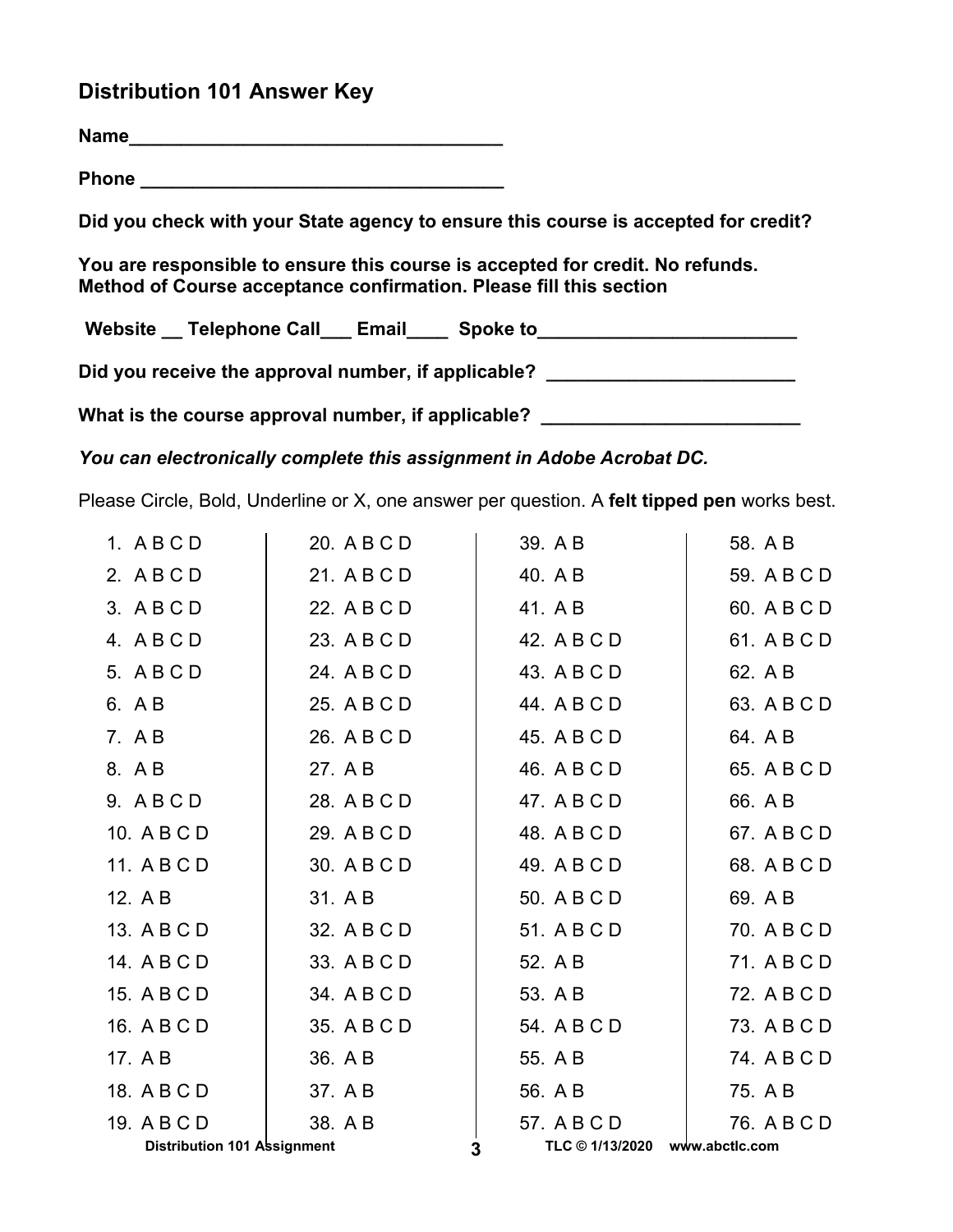|     | 77. ABCD     |          | 108. A B C D | 139. AB |              |          | 170. A B C D |
|-----|--------------|----------|--------------|---------|--------------|----------|--------------|
|     | 78. ABCD     |          | 109. A B C D |         | 140. AB      |          | 171. ABCD    |
|     | 79. ABCD     |          | 110. ABCD    |         | 141. AB      |          | 172. A B C D |
|     | 80. ABCD     |          | 111. ABCD    |         | 142. A B C D |          | 173. A B C D |
|     | 81. A B C D  |          | 112. A B C D |         | 143. A B C D |          | 174. A B C D |
|     | 82. A B C D  |          | 113. ABCD    |         | 144. A B C D |          | 175. A B C D |
|     | 83. A B C D  |          | 114. A B C D |         | 145. A B     |          | 176. A B C D |
|     | 84. A B C D  | 115. A B |              |         | 146. A B     |          | 177. A B     |
| 85. | ABCD         | 116. A B |              |         | 147. A B C D |          | 178. A B C D |
| 86. | ABCD         | 117. AB  |              |         | 148. ABCD    | 179. AB  |              |
|     | 87. A B C D  | 118. AB  |              |         | 149. ABCD    |          | 180. A B C D |
|     | 88. A B C D  | 119. AB  |              |         | 150. A B C D |          | 181. ABCD    |
|     | 89. ABCD     | 120. A B |              |         | 151. ABCD    | 182. A B |              |
| 90. | ABCD         | 121. AB  |              |         | 152. A B C D | 183. A B |              |
|     | 91. ABCD     | 122. A B |              |         | 153. A B C D |          | 184. A B C D |
|     | 92. A B C D  | 123. A B |              |         | 154. A B C D |          | 185. A B C D |
|     | 93. A B C D  |          | 124. A B C D |         | 155. A B C D |          | 186. A B C D |
| 94. | ABCD         |          | 125. A B C D |         | 156. A B C D |          | 187. A B C D |
| 95. | ABCD         |          | 126. A B C D |         | 157. A B C D |          | 188. A B C D |
| 96. | ABCD         |          | 127. A B C D |         | 158. A B C D |          | 189. A B C D |
| 97. | ABCD         |          | 128. A B C D |         | 159. A B C D |          | 190. A B C D |
|     | 98. A B C D  |          | 129. ABCD    |         | 160. A B     |          | 191. A B C D |
|     | 99. ABCD     |          | 130. A B C D |         | 161. A B C D |          | 192. A B C D |
|     | 100. A B C D |          | 131. ABCD    |         | 162. A B C D |          | 193. A B C D |
|     | 101. ABCD    |          | 132. A B C D |         | 163. A B C D |          | 194. ABCD    |
|     | 102. A B C D |          | 133. A B C D |         | 164. ABCD    |          | 195. A B C D |
|     | 103. A B C D |          | 134. A B C D |         | 165. A B C D |          | 196. A B C D |
|     | 104. A B C D |          | 135. A B C D |         | 166. A B C D | 197. A B |              |
|     | 105. A B C D | 136. A B |              |         | 167. A B     |          | 198. A B C D |
|     | 106. A B C D |          | 137. A B C D |         | 168. A B     |          | 199. ABCD    |
|     | 107. A B C D |          | 138. ABCD    |         | 169. A B C D | 200. A B |              |
|     |              |          |              |         |              |          |              |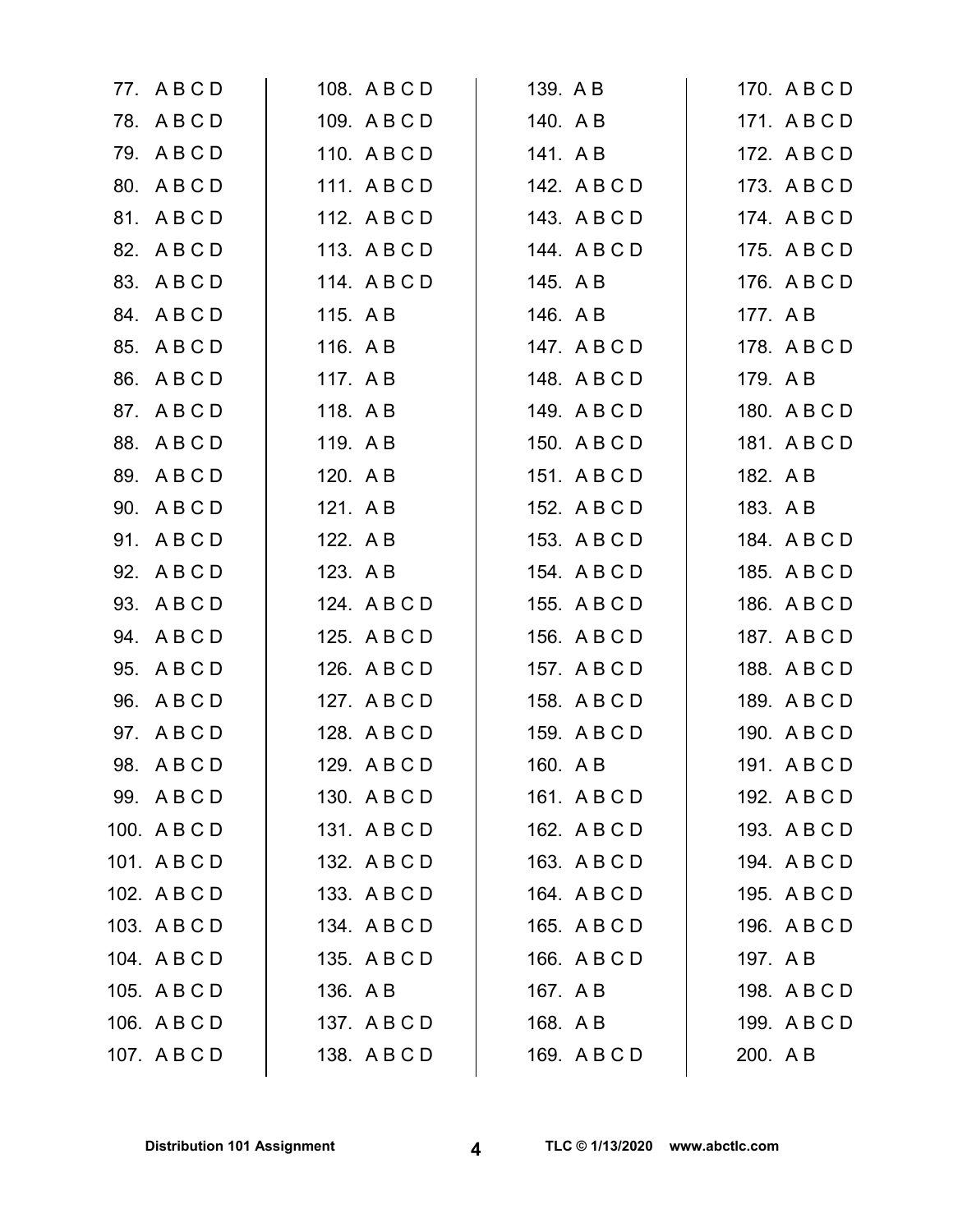## *Please e-mail or fax this survey along with your final exam*

# **DISTRIBUTION 101 CEU COURSE CUSTOMER SERVICE RESPONSE CARD**

NAME: \_\_\_\_\_\_\_\_\_\_\_\_\_\_\_\_\_\_\_\_\_\_\_\_\_\_\_\_\_\_\_\_\_\_\_\_\_\_\_\_\_\_\_\_\_\_\_\_\_\_\_\_\_\_\_\_\_\_\_\_ E-MAIL **E-MAIL** *PLEASE COMPLETE THIS FORM BY CIRCLING THE NUMBER OF THE APPROPRIATE ANSWER IN THE AREA BELOW.*  Please rate the difficulty of your course. Very Easy 0 1 2 3 4 5 Very Difficult Please rate the difficulty of the testing process. Very Easy 0 1 2 3 4 5 Very Difficult Please rate the subject matter on the exam to your actual field or work. Very Similar 0 1 2 3 4 5 Very Different How did you hear about this Course? **\_\_\_\_\_\_\_\_\_\_\_\_\_\_\_\_\_\_\_\_\_\_\_\_\_\_\_\_\_\_\_\_\_\_\_\_\_\_\_\_\_\_\_\_**  What would you do to improve the Course?

\_\_\_\_\_\_\_\_\_\_\_\_\_\_\_\_\_\_\_\_\_\_\_\_\_\_\_\_\_\_\_\_\_\_\_\_\_\_\_\_\_\_\_\_\_\_\_\_\_\_\_\_\_\_\_\_\_\_\_\_\_\_\_\_\_\_\_\_\_\_\_\_\_\_\_\_

Any other concerns or comments.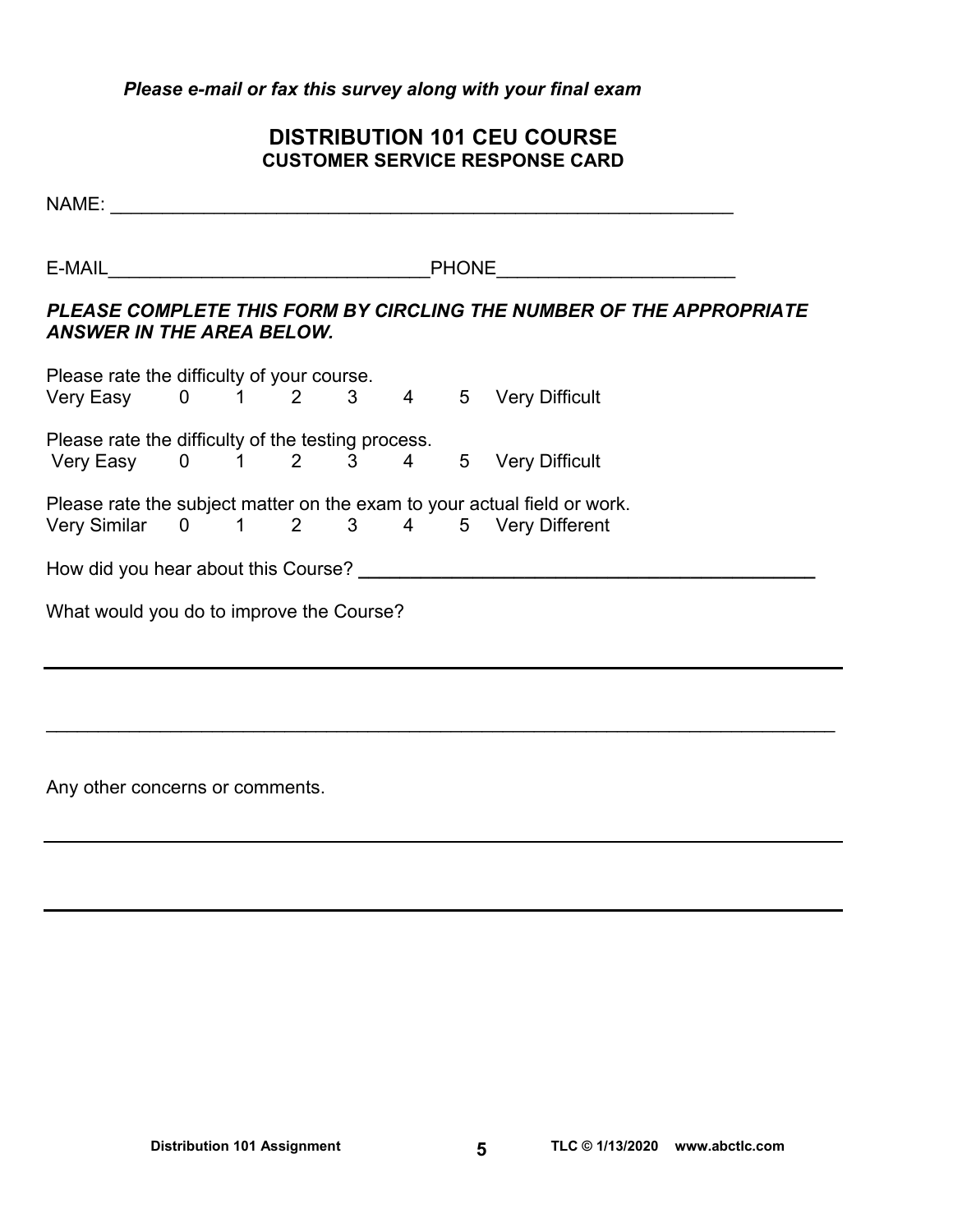# **Disclaimer Notice**

*I* understand that *I* am 100 percent responsible to ensure that TLC receives the *Assignment and Registration Key. I understand that TLC has a zero tolerance towards not following their rules, cheating or hostility towards staff or instructors. I*  need to complete the entire assignment for credit. There is no credit for partial *assignment completion. My exam was proctored. I will contact TLC if I do not hear back from them within 2 days of assignment submission. I will forfeit my purchase costs and will not receive credit or a refund if I do not abide with TLC's rules. I will not hold TLC liable for any errors, injury, death or non-compliance with rules. I will abide with all federal and state rules and rules found on page 2.* 

**Please Sign that you understand and will abide with TLC's Rules.** 

**\_\_\_\_\_\_\_\_\_\_\_\_\_\_\_\_\_\_\_\_\_\_\_\_\_\_\_\_\_\_\_\_\_\_\_\_\_\_\_\_\_\_\_\_\_\_\_\_\_\_\_\_\_\_ Signature** 

*Please write down any questions you were not able to find the answers or that have errors.* 

# **When Finished with Your Assignment**

# **REQUIRED DOCUMENTS**

Please scan the **Registration Page, Answer Key, Survey and Driver's License** and email it to [info@TLCH2O.com.](mailto:info@TLCH2O.com) 

# **IPhone Scanning Instructions**

If you are unable to scan, take a photo of these documents with your **iPhone** and send these photos to TLC, info@TLCH2O.com.

# **FAX**

If you are unable to scan and email, please fax these to TLC, if you fax, call to confirm that we received your paperwork. **(928) 468-0675** 

*This course contains general EPA's SDWA federal rule requirements. Please be aware that each state implements water / sampling procedures/ safety / environmental / SDWA regulations that may be more stringent than EPA's regulations. Check with your state environmental/health agency for more information. These rules change frequently and are often difficult to interpret and follow. Be careful to be in compliance with your regulatory agencies and do not follow this course for any compliance concerns.*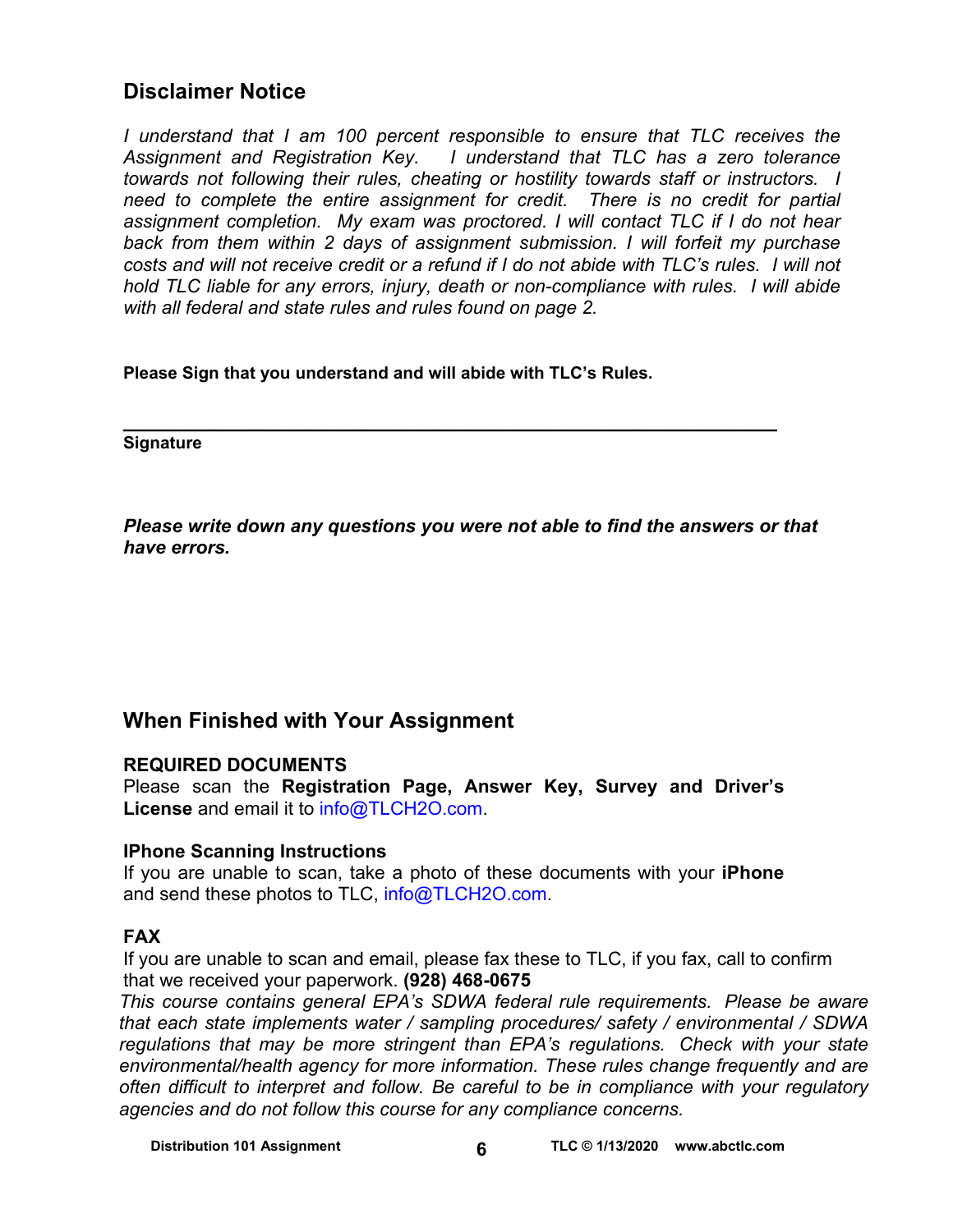# **Distribution 101 CEU Training Course Assignment**

The Distribution 101 CEU course assignment is available in Word on the Internet for your convenience, please visit [www.ABCTLC.com an](http://www.ABCTLC.com)d download the assignment and e-mail it back to TLC.

You will have 90 days from receipt of this manual to complete it in order to receive your Professional Development Hours (PDHs) or Continuing Education Unit (CEU). A score of 70 % or better is necessary to pass this course. If you should need any assistance, please email or fax all concerns and the completed ANSWER KEY to [info@tlch2o.com.](mailto:info@tlch2o.com) 

Select one answer per question. Please utilize the answer key.

(s) on the answer will indicate either plural and singular tenses.

## *Please write down any questions you were not able to find the answers or that have errors.*

## **Hyperlink to the Glossary and Appendix**

*<http://www.abctlc.com/downloads/PDF/WTGlossary.pdf>*

# **Water Distribution Section**

# **System Elements**

- 1. In the distribution system, storage reservoirs are structures used to store water and the supply or pressure.
- A. Increase water pressure C. Provide a reserve pressure for
- B. Equalize D. None of the above

# **Butterfly Valve**

2. Butterfly valves are rotary type of valves usually found on large transmission lines, and may also have an additional valve beside it known as a **which is a contract to prevent water hammer**.

- A. Regulator C. PRV
- B. Bypass D. None of the above

## **Water Distribution Valves**

3. For large shutoff valves, it is necessary to surround the valve operator or entire valve within a vault or manhole to allow?

- A. Bluestakes C. Repair or replacement
- B. Testing D. None of the above

## **Gate Valves**

4. If the valve is wide open, the gate inside the valve is **into the valve bonnet.** 

- A. Fully drawn up C. Fully closed
- B. Fully down D. None of the above

5. There is little pressure drop or flow restriction through gate valves; however, gate valves are not suitable for?

- A. Pressure drops C. Throttling purposes
- B. Isolation D. None of the above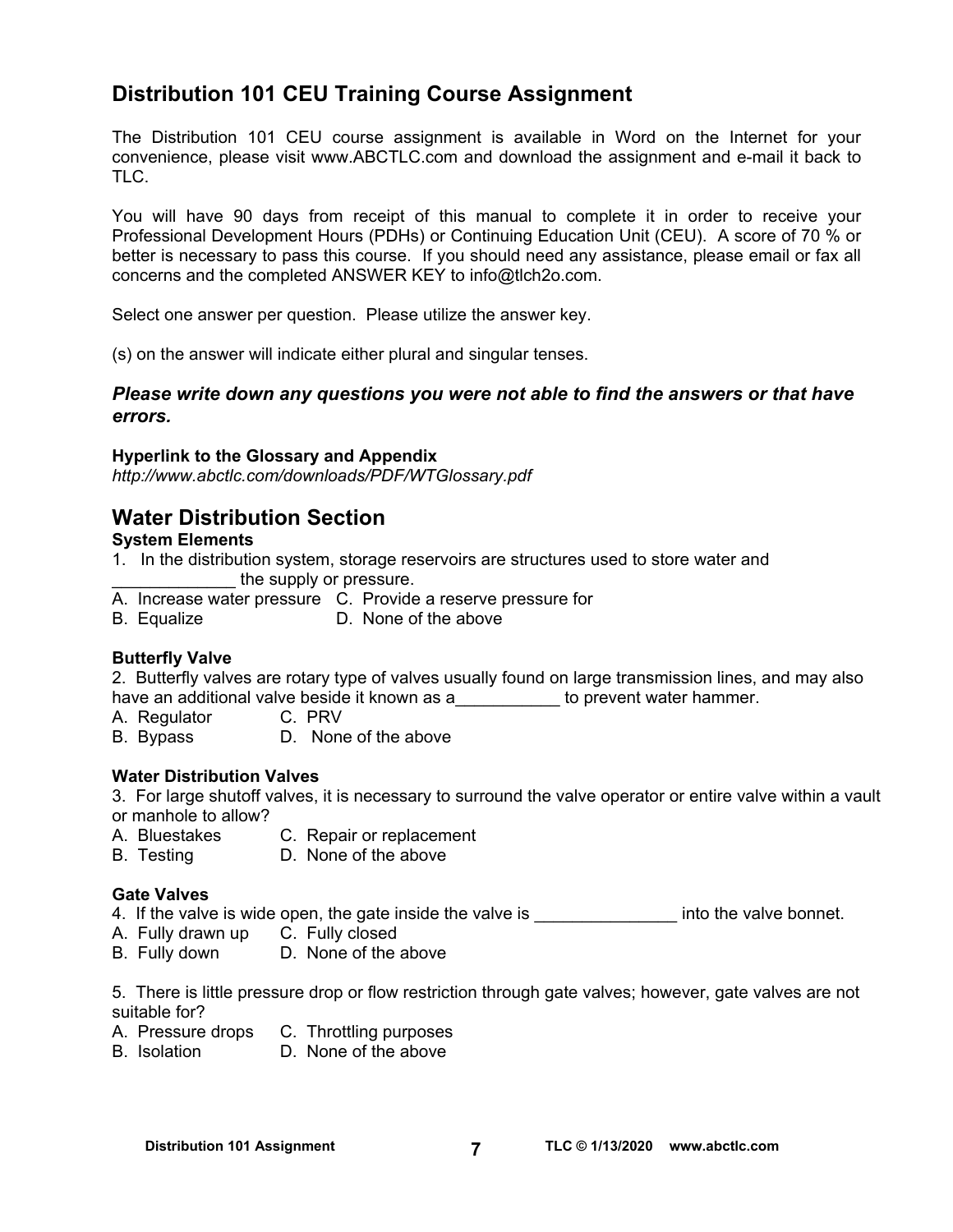#### **Ball Valves**

6. Ball valves should be either fully-on or fully-off, some ball valves also contain a swing check located within the ball to give the valve a check valve feature.

A. True B. False

#### **Water Pressure**

7. 2.31 feet of water is equal to 1 psi, or 1 foot of water is equal to about a half a pound (.433 pounds to be exact).

A. True B. False

- 8. For ordinary domestic use, water pressure should be between 25 and 45 psi.
- A. True B. False

9. 20 psi is the minimum pressure required at any point in the water system, so that is prevented.

- A. Cavitation C. Backflow and infiltration
- B. Back pressure D. None of the above

10. Which of the following is provided from the direct force of the water, or by the height of the water?

- A. Pressure C. Maximum daily use
- B. System integrity D. None of the above

#### **Water Use or Demand**

11. Water system demand comes from many sources including residential, commercial, industrial and public consumers as well as waste and some?

- A. Pressure C. Unavoidable loss
- B. System integrity D. None of the above

12. The combination of storage reservoirs and distribution lines must be capable of meeting consumers' needs for pressure at all times.

A. True B. False

#### **Water Storage Introduction**

13. Which of the following prevents contamination of water as it travels to the customer, finished water storage facilities are an important component of the protective distribution system?

- A. Cathodic protection C. Barrier
- B. Corrosion protection D. None of the above

#### **Storage and Distribution**

14. Proper construction is important in maintaining system integrity and the distribution system must also protect?

- A. Cathodic protection C. Water quality
- B. Corrosion protection D. None of the above

#### **Water Storage Facilities**

15. Water storage facilities and tanks vary in different types that are used in the water distribution systems, such as stand pipes, elevated tanks and reservoirs, hydropneumatic tanks and?

- A.Surge tanks C. Storage reservoirs
- B. Water distribution systems D. None of the above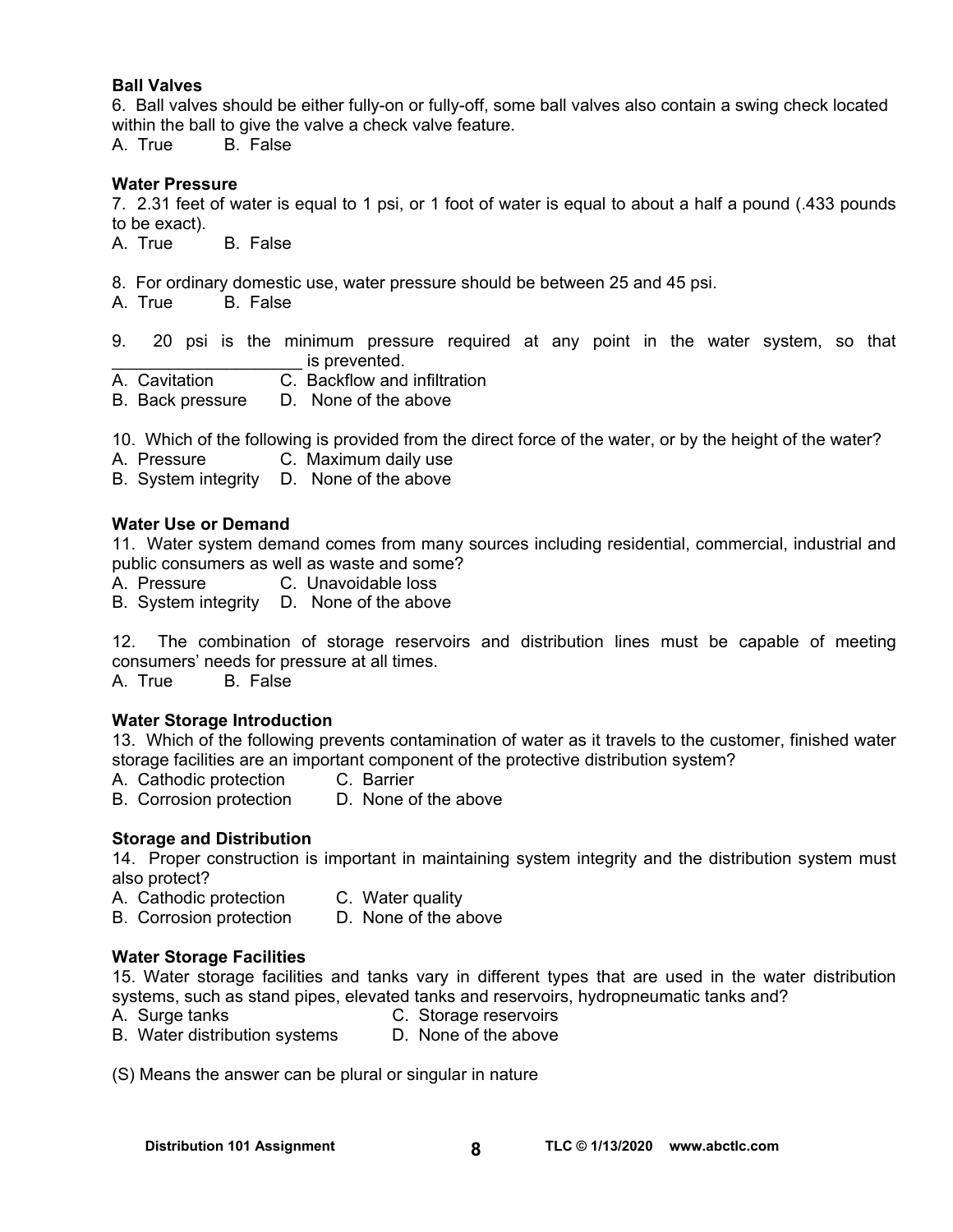#### **Storage Reservoirs**

16. The text recommends that the state of the located at a high enough elevation to allow the water to flow by gravity to the distribution system.

- A. Storage reservoirs **C. Tree systems**
- B. Levelers **D. None of the above**

## **Steel Reservoirs**

17. Steel reservoirs or tanks generally have higher construction and installation costs than concrete, and require less maintenance.<br>A. True B. False

**B.** False

# **Cross-Connection Section**

## **What is Backflow?**

18. Backflow is the undesirable reversal of flow of nonpotable water or other substances through a and into the piping of a public water system or consumer's potable water

system.

- 
- A. Backflow C. Cross-connection
- B. Indirect connection D. None of the above
	-

19. Which of the following can occur when there is a stoppage of water supply due to nearby firefighting, a break in a water main?

- 
- A. Backsiphonage C. Cross-connection
- B. Backpressure D. None of the above

20. Which of the following is a type of backflow caused by a downstream pressure that is greater than the upstream or supply pressure in a public water system or consumer's potable water system?

- A. Backflow C. Indirect connection
- B. Backpressure D. None of the above

21. Which of the following can result from an increase in downstream pressure, a reduction in the potable water supply pressure, or a combination of both?

- A. Backflow C. Backsiphonage
- B. Backpressure D. None of the above

22. Which of the following can have two forms-backpressure and backsiphonage?

- A. Backflow C. Cross-connection
- B. Backpressure D. None of the above

23. The basic mechanism for preventing backflow is a mechanical \_\_\_\_\_\_\_\_\_\_\_\_, which provides a physical barrier to backflow.

- A. Air gap C. Backflow
- B. Backflow preventer D. None of the above

24. The principal types of mechanical backflow preventer are the reduced-pressure principle assembly, the \_\_\_\_\_\_\_\_\_\_\_\_\_\_\_\_\_, and the double check valve assembly.

- A. Vacuum breaker C. Backflow check
- B. Air gaper D. None of the above
- 25. Which of the following is a means or mechanism to prevent backflow?
- A. Check device or method C. Backflow check valve
- B. Backflow preventer **D.** None of the above

Distribution 101 Assignment **g TLC © 1/13/2020** www.abctlc.com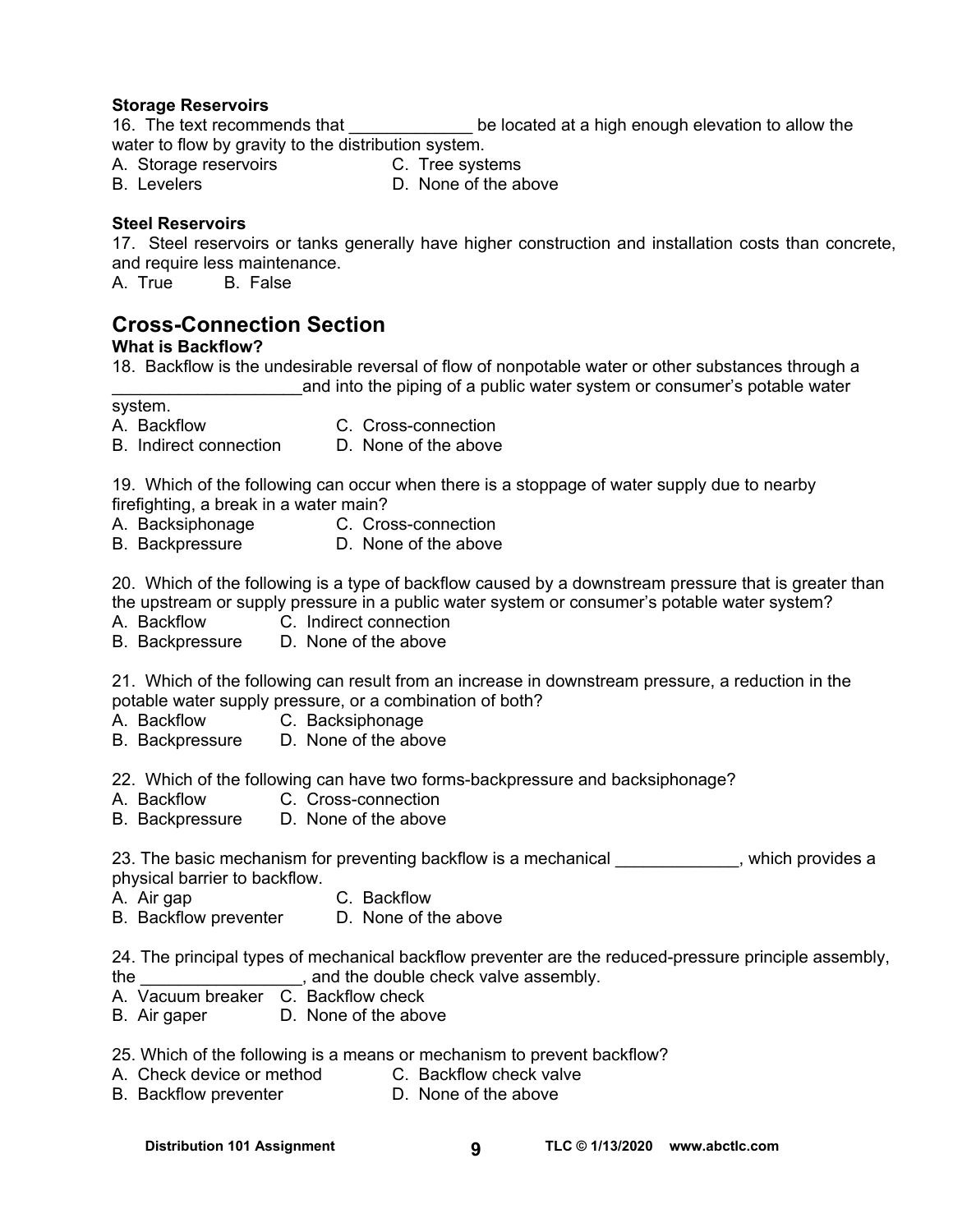26. According to the text, basic means of preventing backflow is  $a(n)$  , which either eliminates a cross-connection or provides a barrier to backflow.

A. Vacuum breaker C. Backflow check

B. Air gap D. None of the above

## **Types of Backflow Prevention Methods and Assemblies**

27. The type of device selected for a particular backflow installation depends on several factors.

A. True B. False

28. When the **Example 28** is restricted, such as the case of an air gap located near a wall, the air gap separation must be increased.

- A. Air break C. Airflow
- B. Barrier to backflow D. None of the above

29. An air gap is a physical disconnection between the free flowing discharge end of a potable water pipeline and the top of a(n)?

- A. Open receiving vessel C. Barrier to backflow
- B. Air break D. None of the above

30. Which of the following must be at least two times the diameter of the supply pipe and not less than one inch?

A. Open receiving vessel C. Air gap

B. Air break D. None of the above

31. An air break is a physical separation between the free flowing discharge end of a potable water supply pipeline, and the overflow rim of an open or non pressure receiving vessel.

A. True B. False

32. According to the text, air gap separations must be vertically orientated a distance of at least twice the inside diameter of the supply, but never less than?

A. 1 inch C. 12 inches

B. 2 inches D. None of the above

33. An obstruction around or near an \_\_\_\_\_\_\_\_\_\_\_\_\_\_\_\_\_\_\_\_\_ may restrict the flow of air into the outlet pipe and nullify the effectiveness of the air gap to prevent backsiphonage.

- A. Open receiving vessel C. Air gap
- B. Air break D. None of the above

34. An air gap is acceptable for \_\_\_\_\_\_\_\_\_\_\_\_\_\_\_\_\_ and is theoretically the most effective protection. A. High hazard installations

- 
- B. High pollutional concerns D. None of the above

## **Vacuum Breakers**

35. Which of the following devices can have two primary types: atmospheric and pressure.

A. Vacuum breaker(s) C. Hazard application(s)

- 
- B. Atmospheric vacuum breakers D. None of the above
- 

36. Both vacuum breakers devices primary purpose is to protect the water system from cross connections due to submerged inlets, such as irrigation systems and tank applications. A. True B. False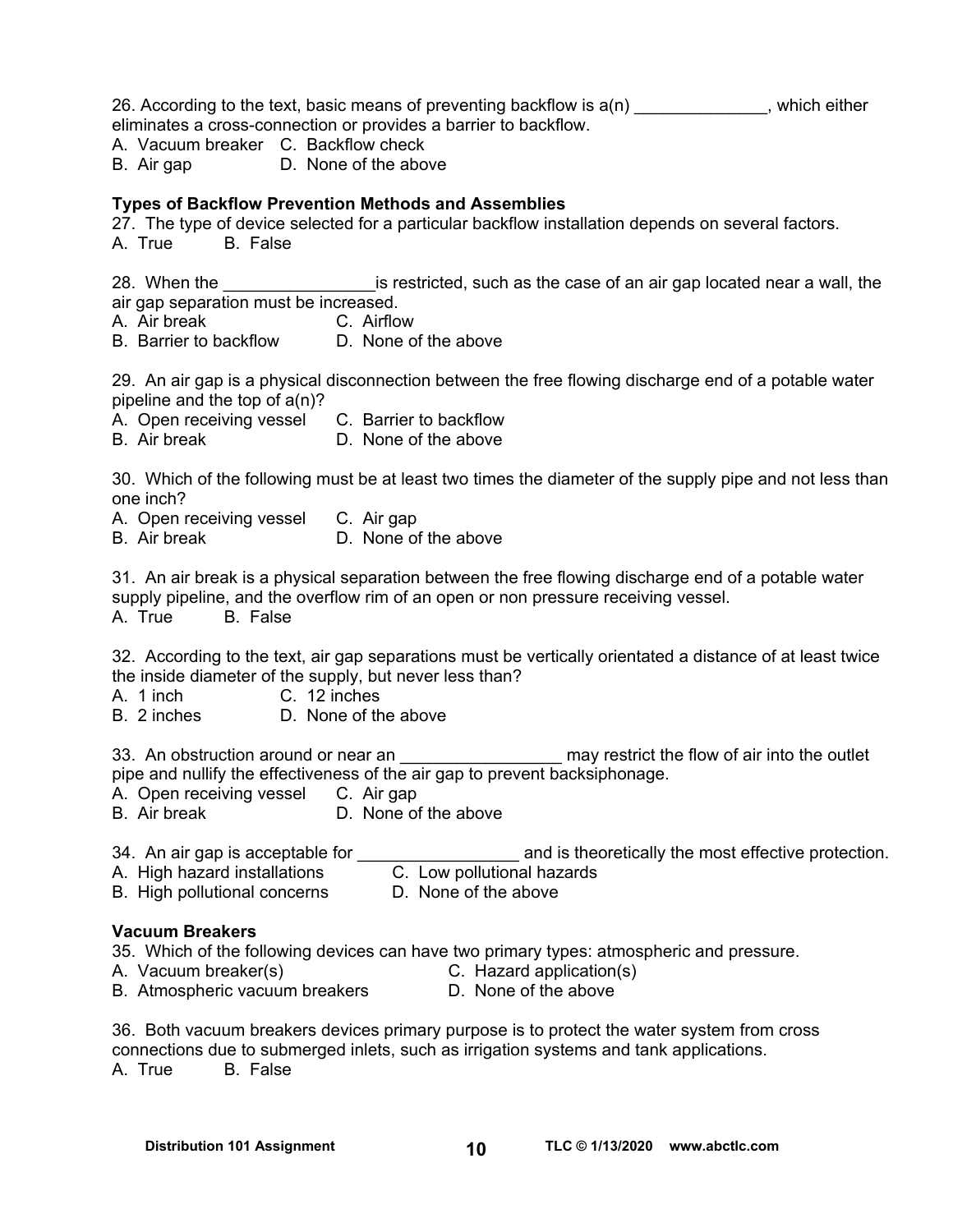37. If either reduced pressure backflow assembly check valve leaks, the differential pressure relief valve maintains a differential pressure of at least two (2) psi between the supply pressure and the zone between the two check valves by discharging water to atmosphere.

A. True B. False

38. According to the text, the reduced pressure backflow assembly or RP is designed to prevent backflow caused by backpressure and backsiphonage from low to high health hazards. A. True B. False

39. According to the text, the RP needs to installed 12 inches above the ground for testing purposes only.

A. True B. False

40. The reduced pressure backflow assembly can be used for high hazard situations under backpressure only. Under normal conditions, the second check valve should never close. A. True B. False

41. According to the text, if the second check valve fails or becomes fouled and backflow into the reduced pressure zone occurs, the relief port vents the backflow to atmosphere. A. True B. False

42. According to the text, the reduced pressure zone port opens anytime pressure in the zone comes within 2 psi of the supply pressure.<br>A. True B. False A. True

# **Pump and Motor Section**

## **Common Hydraulic Terms**

43. Which of the following definitions is the engineering science pertaining to liquid pressure and flow? A. Hydraulics C. Hydrokinetics

B. Hydrology D. None of the above

44. Which of the following definitions is the pressure exported by the atmosphere at any specific location?

A. Pressure, Atmospheric C. Pressure, Gauge

B. Pressure, Static D. None of the above

45. Which of the following definitions is pressure above zero absolute, i.e. the sum of atmospheric and gauge pressure?

A. Pressure, Atmospheric C. Pressure, Gauge<br>B. Pressure, Static C. D. None of the above

B. Pressure, Static

46. Which of the following definitions is the force per unit area, usually expressed in pounds per square inch?

- A. Pressure, Absolute C. Pressure, Gauge
- B. Pressure D. None of the above

47. Which of the following definitions is the pressure differential above or below ambient atmospheric pressure?

- A. Pressure, Absolute C. Pressure, Gauge
- B. Pressure D. None of the above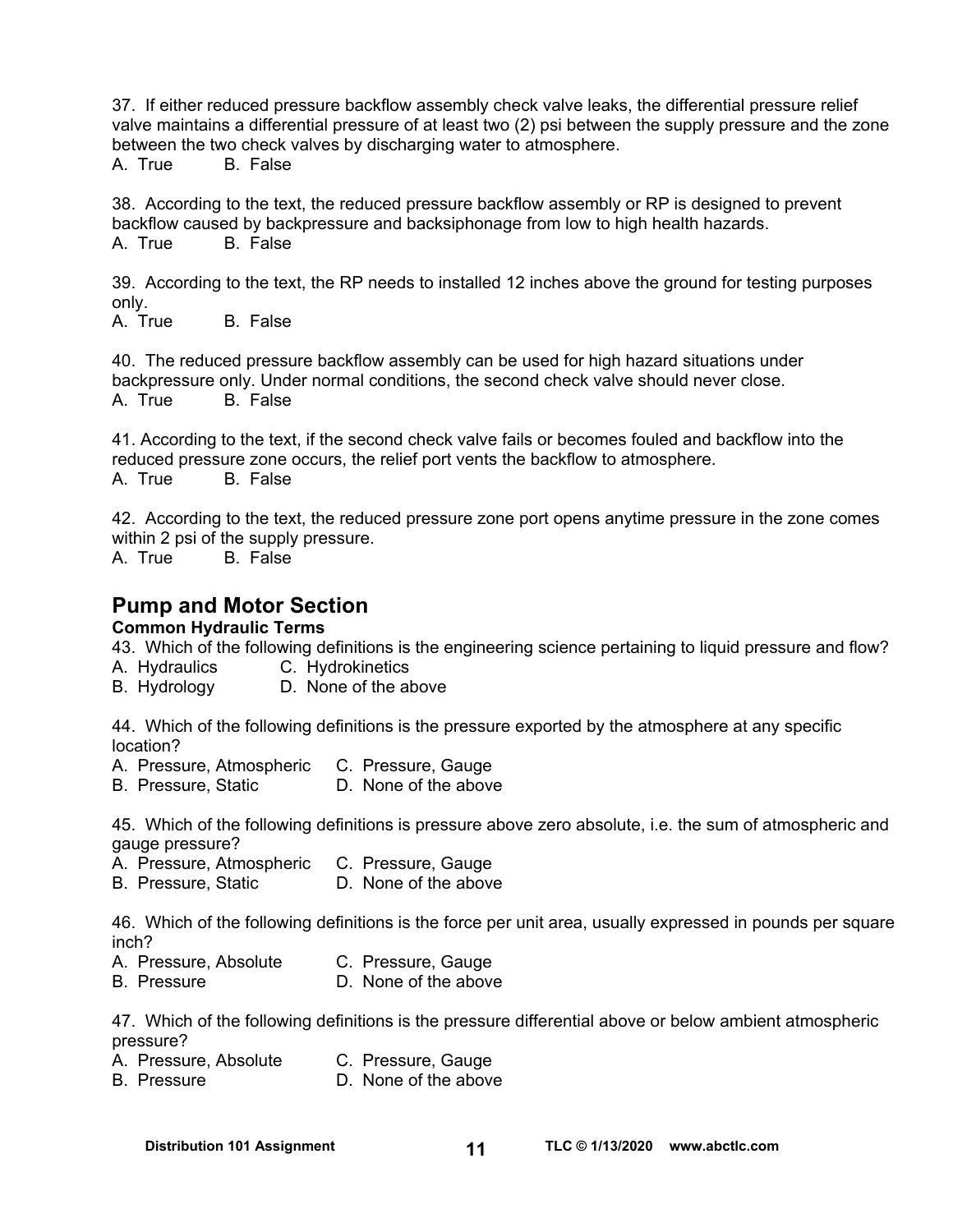48. Which of the following definitions is height of a column or body of fluid above a given point expressed in linear units?

- A. Head, Friction C. Head
- B. Head, Static D. None of the above

49. Which of the following definitions is required to overcome the friction at the interior surface of a conductor and between fluid particles in motion?

- A. Head, Friction C. Head
- B. Head, Static D. None of the above

50. Which of the following definitions is the pressure in a fluid at rest?

- A. Head, Friction C. Head
- B. Pressure, Static D. None of the above

51. Which of the following definitions is the height of a column or body of fluid above a given point?

- A. Head, Friction C. Head
- B. Head, Static D. None of the above

52. Sea level pressure is approximately 2.31 pounds per square inch absolute, 1 bar = .433psi. A. True B. False

#### **General Pumping Fundamentals**

53. Here are the important points to consider about suction piping when the liquid being pumped is below the level of the pump: Sometimes suction lift is also referred to as 'positive suction head'. A. True B. False

54. According to the text, suction lift is when the level of water to be pumped is below the?

- A. Impeller C. Centerline of the pump
- B. Suction D. None of the above

55. The suction side of pipe should be one diameter smaller than the pump inlet.

A. True B. False

56. The required eccentric reducer should be turned so that the top is flat and the bottom tapered. A. True B. False

#### **Pumps**

- 57. Pumps are excellent examples of?
- A. Hydrostatics C. Multi-stage pumps<br>B. Quasi-static devices D. None of the above
- B. Quasi-static devices

58. Positive displacement pumps have a piston (or equivalent) moving in a closely-fitting cylinder and forces are exerted on the fluid by motion of the piston.

A. True B. False

59. More complicated pumps have valves check valves that open to allow same close automatically to prevent reverse flow.

- A. Pistons C. Passage in one direction
- B. Diaphragms D. None of the above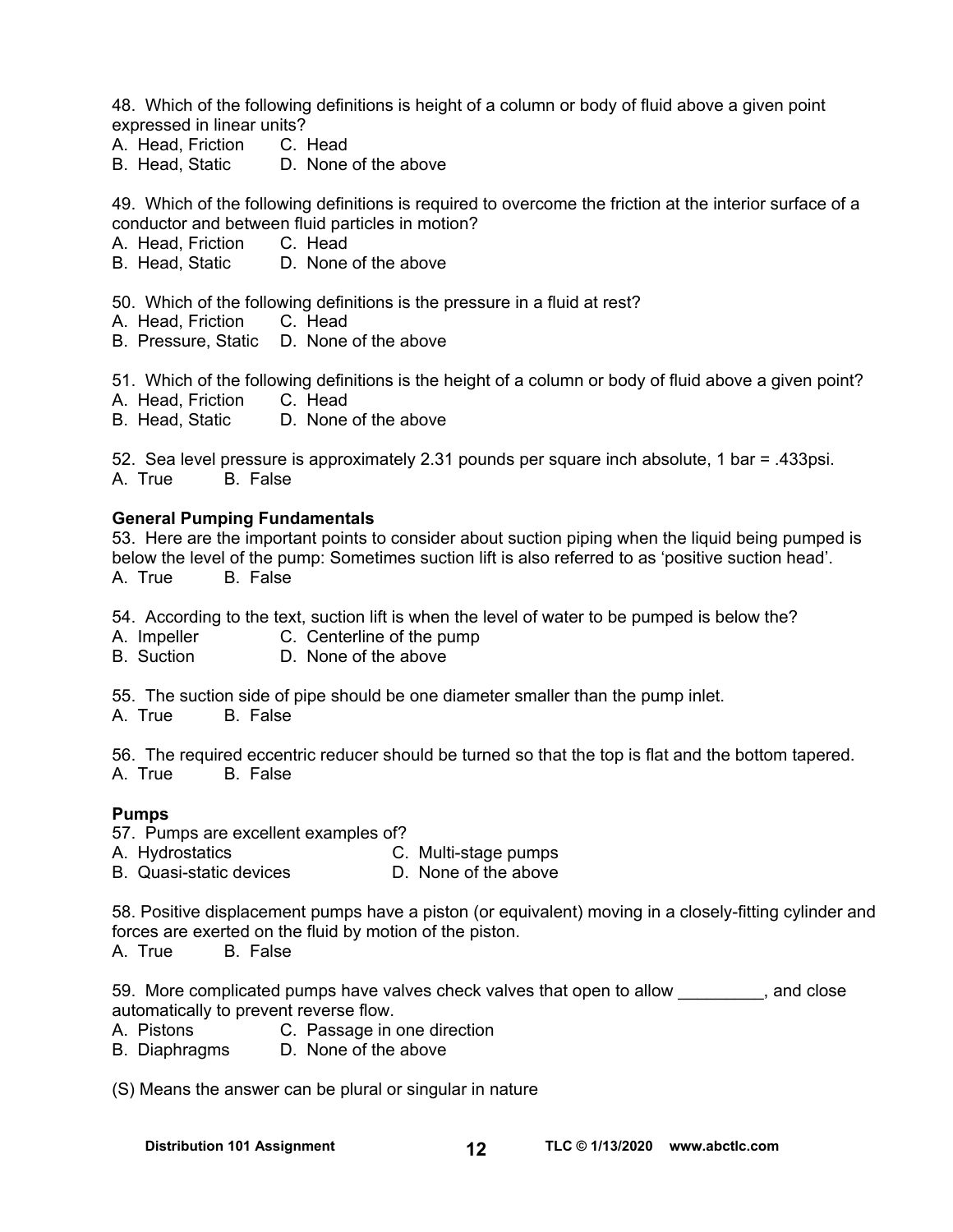#### **Pump Categories**

- 60. The key to understanding a pump's operation is that a pump is to move water and generate the we call pressure.
- A. Delivery force C. Diaphragm pressure
- B. Impeller force D. None of the above

61. With a centrifugal pump the pressure is not referred to in pounds per square inch but rather as the equivalent in elevation, called?

- A. Inward force C. Delivery force<br>B. Head D. None of the ab
- D. None of the above

62. According to the text, pumps may be classified based on the application they serve.

A. True B. False

#### **Basic Water Pump**

63. The centrifugal pumps work by spinning water around in a circle inside a?

- A. Vortex **C. Cylindrical pump housing**
- B. Cylinder D. None of the above

64. As the water slows down and its kinetic energy decreases, that water's pressure potential energy increases.

A. True B. False

65. In the operation of the pump, the water at the edge of the same inward on the water between the impeller blades and makes it possible for that water to travel in a circle.

- A. Inward force **C. Center of the impeller**
- B. Pump pushes **D. None of the above**

#### **Types of Water Pumps**

66. The water production well industry almost exclusively uses Turbine pumps, which are a type of centrifugal pump.

A. True B. False

67. The size and number of stages, horsepower of the motor and **Example 2** are the key components relating to the pump's lifting capacity.

- A. Pumping head C. Horsepower
- B. Atmospheric pressure D. None of the above

68. The shaft turns the impellers within the pump housing while the?

- A. Desired pumping rate is obtained C. Water moves up the column
- B. Horsepower turns the shaft D. None of the above

69. The rotating shaft in a line shaft turbine is actually housed within the column pipe that delivers the water to the surface.

A. True B. False

70. The size of the **the substitute of the selected based on the desired pumping rate and lift** requirements.

- A. Impeller(s) C. Column, impeller, and bowls
- B. Lantern ring D. None of the above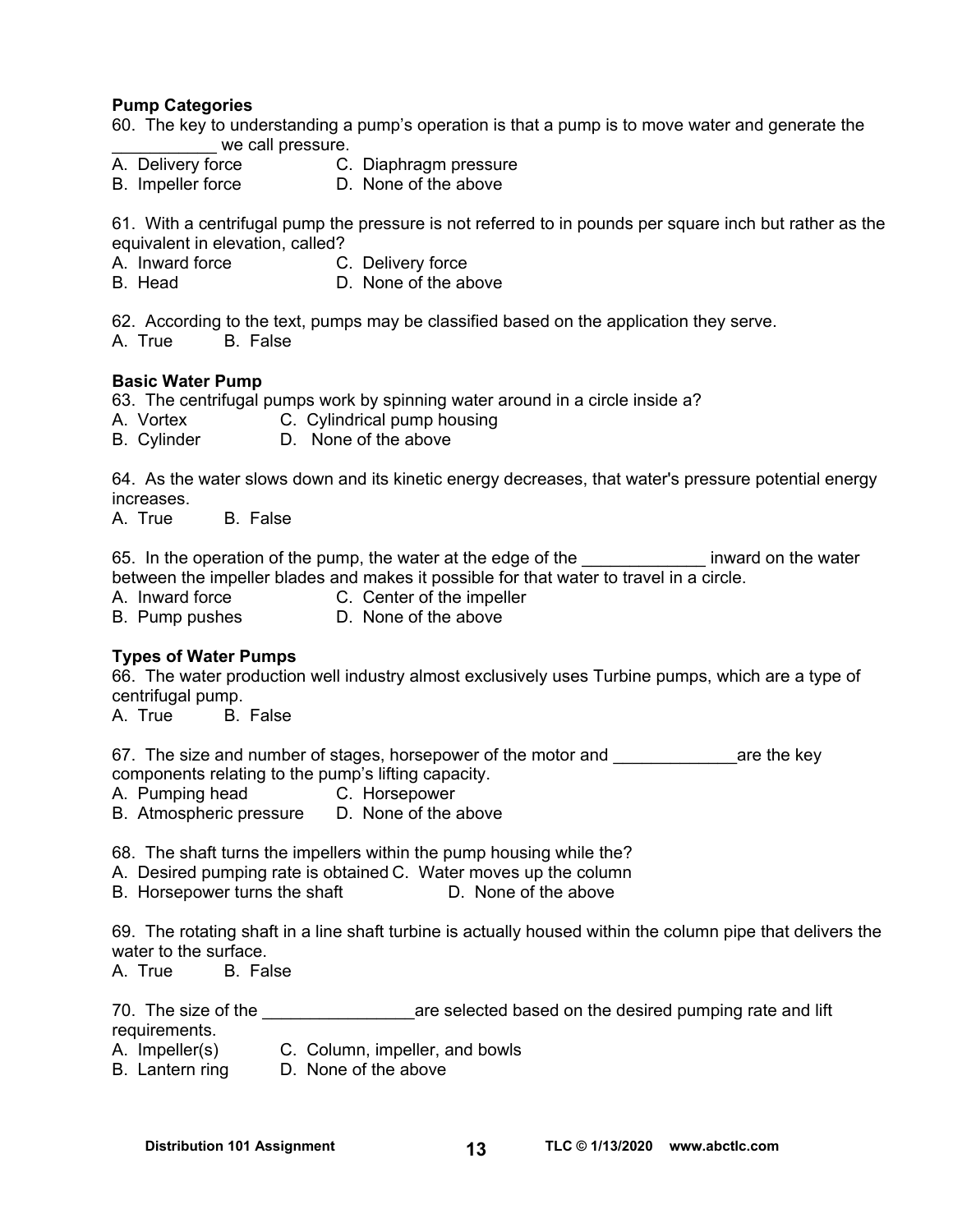# **Safety Section**

#### **Excavation and Trenching Section**

| dangerous of all construction operations.                                                                                             |                                  |                                                                                                                                                                                             |
|---------------------------------------------------------------------------------------------------------------------------------------|----------------------------------|---------------------------------------------------------------------------------------------------------------------------------------------------------------------------------------------|
|                                                                                                                                       |                                  |                                                                                                                                                                                             |
| A. Competent rule C. Emergency rule<br>B. OSHA excavation standard D. None of the above                                               |                                  |                                                                                                                                                                                             |
| 72. OSHA also revised the ____________________ to clarify the requirements.                                                           |                                  |                                                                                                                                                                                             |
|                                                                                                                                       | C. Protective equipment standard |                                                                                                                                                                                             |
| A. Competent rule C. Protective equipme<br>B. Existing standard D. None of the above                                                  |                                  |                                                                                                                                                                                             |
| and when selecting methods to protect the ________________ from cave-ins.<br>A. Competent person C. Construction equipment            |                                  | 73. The performance criteria in the new standard provides employers with options when classifying soil                                                                                      |
| B. Employee D. None of the above                                                                                                      |                                  |                                                                                                                                                                                             |
| realize that the employee must be protected at all times.<br>A. Competent persons C. Contractors<br>B. Employers D. None of the above |                                  | 74. Although employers have options when meeting some of the requirements, measure must                                                                                                     |
| and/or method of protecting the worker.<br>A. True<br>B. False                                                                        |                                  | 75. Professional engineers will be required in some situations to plan or design the excavation                                                                                             |
| <b>Competent Person</b>                                                                                                               |                                  |                                                                                                                                                                                             |
| 76.                                                                                                                                   |                                  | The ___________has authorization to take prompt corrective measures to eliminate identified                                                                                                 |
| hazards.                                                                                                                              |                                  |                                                                                                                                                                                             |
| A. Competent person C. Watchman<br>B. Contractor D. None of the above                                                                 |                                  |                                                                                                                                                                                             |
|                                                                                                                                       |                                  |                                                                                                                                                                                             |
| 77.<br>A. Competent person C. Watchman<br>B. Contractor D. None of the                                                                | D. None of the above             | A __________________ must have specific training in and be knowledgeable about soils analysis,<br>the use of protective systems and the requirements of 29 CFR Part 1926.650-652 Subpart P. |
| Everyone is required to practice<br>78.                                                                                               |                                  | one a year.                                                                                                                                                                                 |

- 
- A. Competent person training C. Emergency procedures
- B. Rescue training exercises D. None of the above

# **Competent Person Duties**

79. The competent person performs daily inspections of the protective equipment,

- \_\_\_\_\_\_\_\_\_\_\_\_\_\_\_\_, safety equipment, and adjacent areas.
	- C. Trench conditions
- B. Construction Crew D. None of the above

80. The competent person shall make example in prior to the start of work and as needed throughout the shift.

- A. Personnel assignments C. Inspections
- B. Training available D. None of the above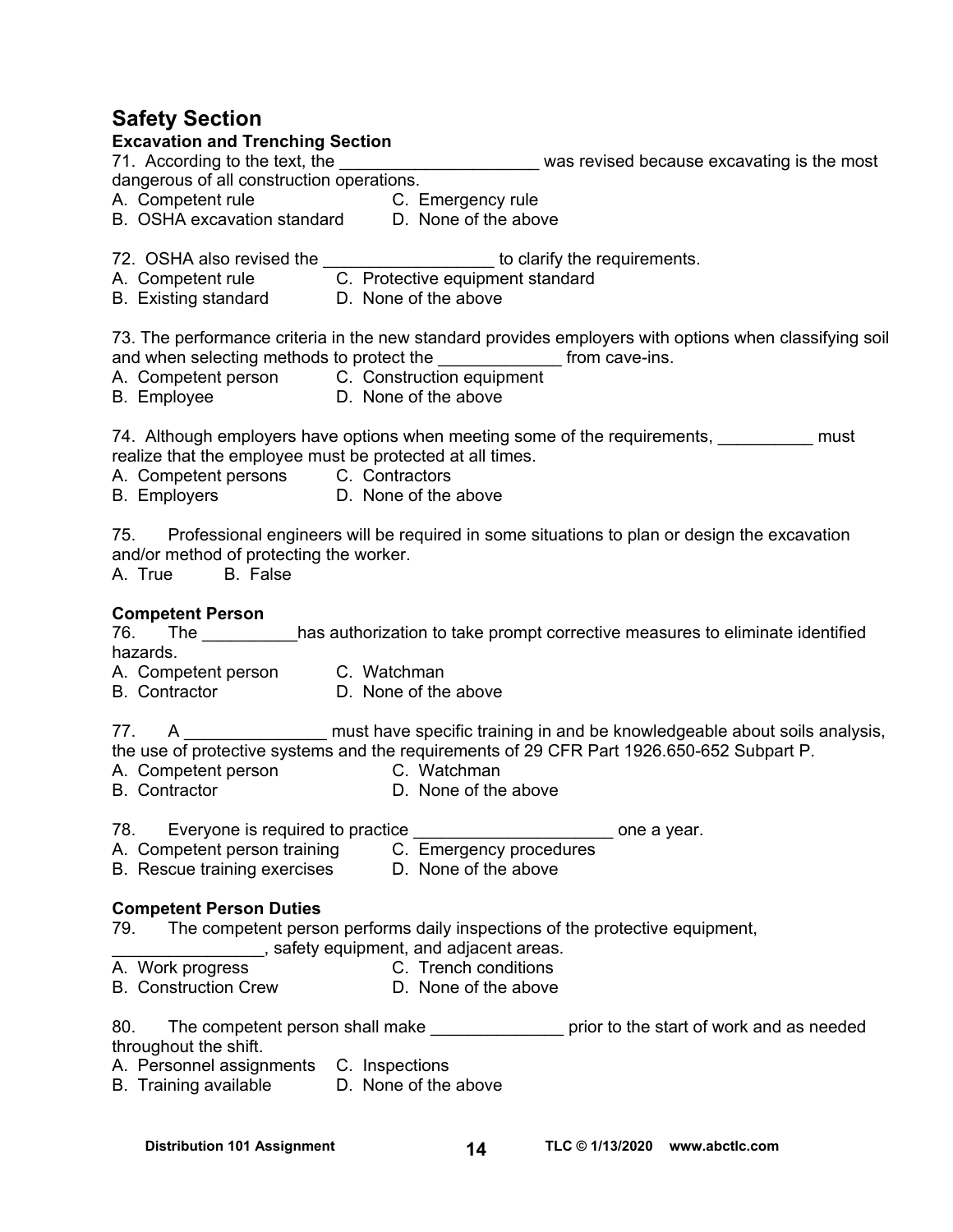| 81. The competent person shall make and after every rainstorm or other hazard<br>occurrence.                                                                                                                                                                                                  |                                                                                                                           |                                |  |
|-----------------------------------------------------------------------------------------------------------------------------------------------------------------------------------------------------------------------------------------------------------------------------------------------|---------------------------------------------------------------------------------------------------------------------------|--------------------------------|--|
| A. Inspections C. Protective equipment available<br>B. Training available D. None of the above                                                                                                                                                                                                |                                                                                                                           |                                |  |
| 82. The competent person must have knowledge of ______________________, telephone or radio<br>dispatch.                                                                                                                                                                                       |                                                                                                                           |                                |  |
| A. Personnel assignments C. Emergency contact methods<br>B. Work schedules <b>D.</b> None of the above                                                                                                                                                                                        |                                                                                                                           |                                |  |
| 83. The competent person removes employees and <b>Election Control of the competence of the competent</b> from hazardous<br>conditions and makes all changes necessary to ensure their safety.<br>A. Competent persons C. Protective equipment<br>B. All other personnel D. None of the above |                                                                                                                           |                                |  |
| 84. The competent person makes sure that all ______________ have proper protective equipment,<br>hard-hats, reflective vests, steel-toed boots, harnesses, eye protection, hearing protection and drinking<br>water.                                                                          |                                                                                                                           |                                |  |
| A. Competent persons C. Employees<br>B. Contractors D. None of the above                                                                                                                                                                                                                      |                                                                                                                           |                                |  |
| <b>Scope of Work</b><br>85. According to the text, during excavation work a competent person shall be on the job site at all<br>times when personnel are working within or around the _____________.<br>A. Competent person C. Excavation<br>B. Contractors <b>D. None of the above</b>       |                                                                                                                           |                                |  |
| 86. Prior to opening an excavation, the estimated locations of _________________________that<br>reasonably may be expected to be encountered during excavation work shall be determined.<br>A. Unauthorized persons C. Underground utility installations<br>B. Employees D. None of the above |                                                                                                                           |                                |  |
| 87.<br>accumulation in the excavation.                                                                                                                                                                                                                                                        | shall be taken to protect employees against the hazards posed by water                                                    |                                |  |
| A. Additional care<br>B. Adequate precautions                                                                                                                                                                                                                                                 | C. Ladders <b>C.</b> C. Ladders<br>D. None of the above                                                                   |                                |  |
| 88. In trench excavations that are four (4') feet or more in depth, a stairway, ladder, or ramp shall be<br>used as a ___________________.                                                                                                                                                    |                                                                                                                           |                                |  |
| A. Tool<br>B. Means of access or egress                                                                                                                                                                                                                                                       | C. Bridge<br>D. None of the above                                                                                         |                                |  |
| 89.<br>vest made with reflective material or highly visibility material.<br>A. Competent persons C. Rescue personnel<br>B. Each employee                                                                                                                                                      | When excavations are made in vehicular traffic areas, _______________________shall wear a warning<br>D. None of the above |                                |  |
| 90.<br>reasonably expected to exist.<br>A. Limited visibilities C. Oxygen deficiency or gaseous conditions<br><b>B.</b> Employees<br><b>Distribution 101 Assignment</b>                                                                                                                       | The air shall be tested in excavations where ________________________ exist, or could be<br>D. None of the above<br>15    | TLC © 1/13/2020 www.abctlc.com |  |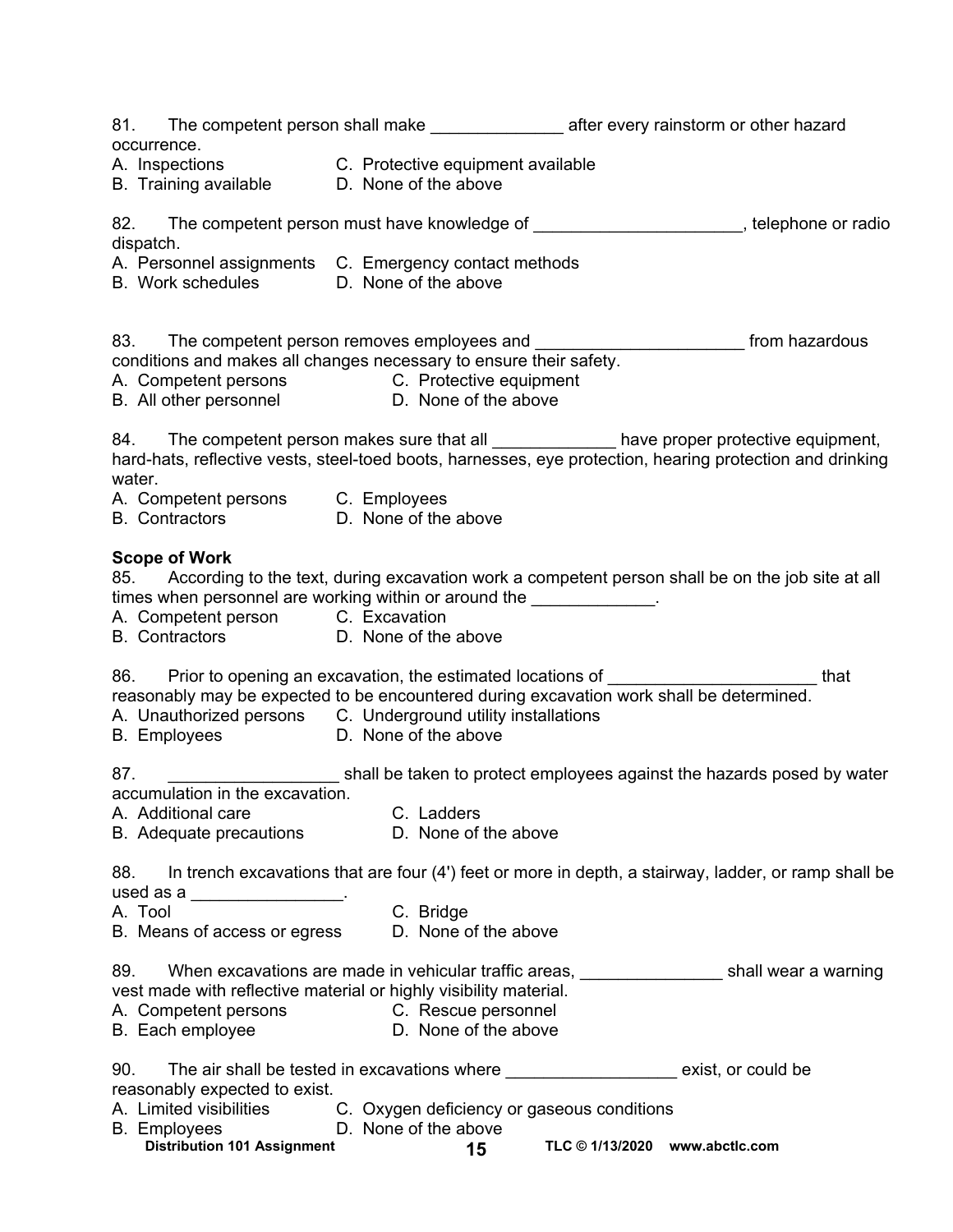91. When the atmosphere contains less than 19.5 percent oxygen, the area must be continuously ventilated until the \_\_\_\_\_\_\_\_\_\_\_\_\_\_\_\_\_\_\_\_\_.

A. Excavation is closed C. Oxygen levels are above 19.5 percent<br>B. Employees enter the space D. None of the above

B. Employees enter the space

92. Where a metally controlled the area shall be ventilated until the flammable gas concentration is below 20 percent of the LFL (lower flammable limit).

A. Competent person requires monitoring C. Worker encounters fumes<br>B. Gaseous condition exists **Exe D.** None of the above

B. Gaseous condition exists

93. Whenever **Exist or could reasonably exist, the air must be monitored** continuously to assure that workers are protected.

- A. Traffic conditions C. Oxygen deficiency or gaseous conditions
- B. Excavations D. None of the above

94. Where the stability of adjoining buildings, walls or other structures are shoring, bracing, or underpinning shall be provided to ensure the stability of such structures for the protection of employees.

- 
- A. Not a concern **A.** C. Endangered by excavation operations
- B. Not mentioned in the specifications D. None of the above
- 

95. In situations where sidewalks, pavement and appurtenant structures may be undermined, a support system such as shoring must be provided to protect from the possible collapse of such structures.

- A. Unauthorized persons C. Vehicles
- B. Employees D. None of the above

## **Personnel Protective Systems**

96. According to the text, employees in The shall be protected from cave-ins by an adequate protective system, which shall be inspected by a competent person.

A. Excavations C. Protective systems

B. Vehicles D. None of the above

97. The use of  $\qquad \qquad$  is required for all excavations deeper than five (5') feet, except when excavation is within stable rock.

- A. Tables **C. Protective systems**
- B. Tabulated data D. None of the above

98. For trench excavations less than five (5') feet deep, the use of Theorem and the may not be required unless there is evidence of a potential cave-in. The competent person shall make this determination.

A. Ladders C. Ramps

B. Protective systems D. None of the above

99. Requirements for sloping, benching or protective systems are found in

- A. Safety Manuals C. CFR 1926.652 (OSHA Construction Standards)
- B. Tabulated data D. None of the above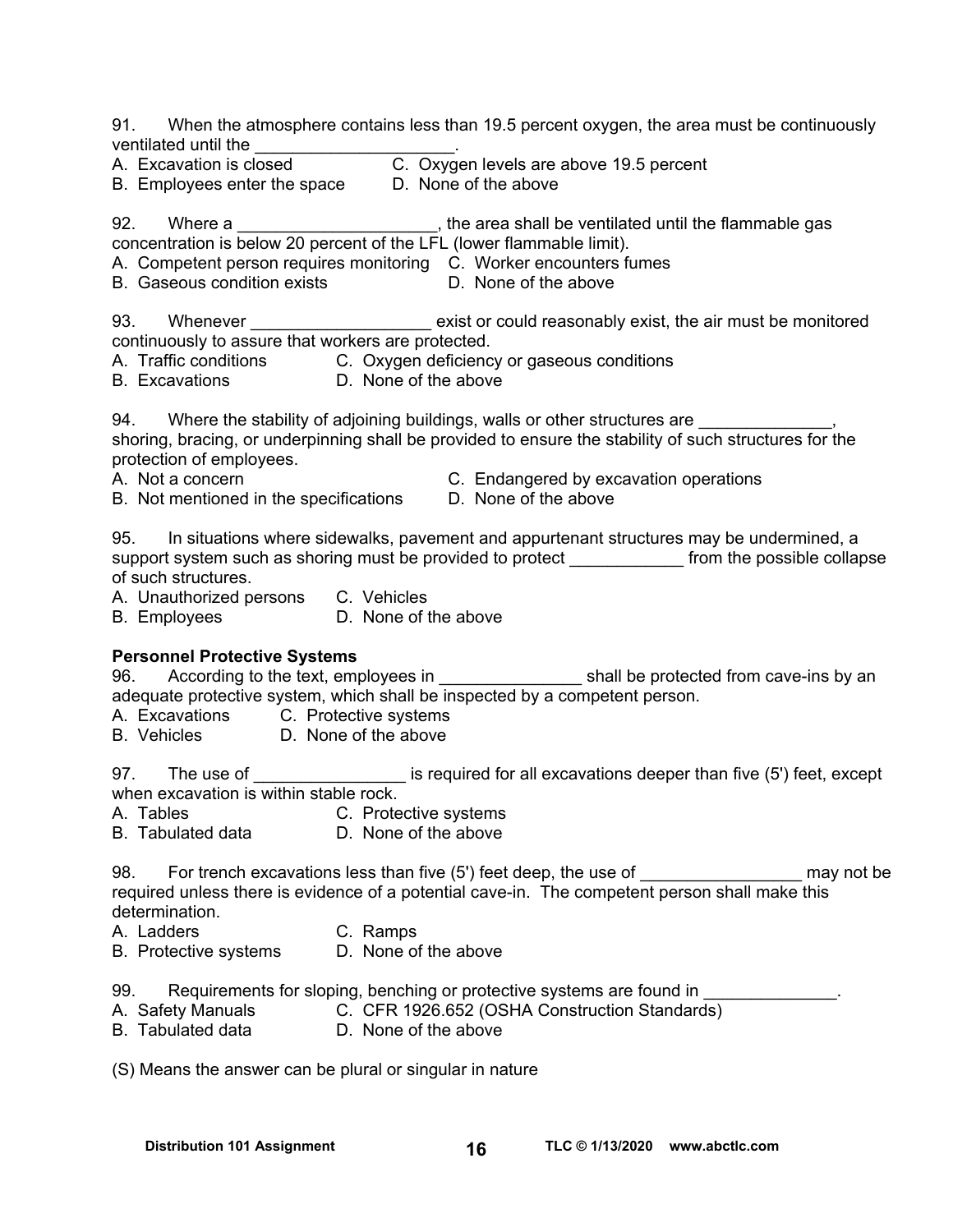100. Whenever support systems, \_\_\_\_\_\_\_\_\_\_\_\_\_\_\_\_\_, or other protective systems are being used, a written copy of the manufacturer's specifications, recommendations, and limitations sheet shall be available at the job site.

- A. Shield systems C. Ramps
- 
- 
- B. Tabulated data D. None of the above

## **Excavation Protection Systems**

101. There are three basic protective systems for excavations and trenches. They are sloping and benching systems, \_\_\_\_\_\_\_\_\_\_\_\_\_, and shields.<br>A. Shoring contact C. Attendants

- A. Shoring
- B. Ramps D. None of the above

## **Inspections**

102. The excavations, adjacent areas, and protective systems shall be inspected daily by the

A. Contractor C. Competent person

B. Employees D. None of the above

# **Water Quality Section**

 $\mathcal{L}_\text{max}$  . The set of the set of the set of the set of the set of the set of the set of the set of the set of the set of the set of the set of the set of the set of the set of the set of the set of the set of the set

#### **Three Types of Public Water Systems**

103.Provides water to the same population year-round for example: homes, apartment buildings.

- A. TNCWS C. NTNCWSs
- B. CWSs D. None of the above

#### 104. Approximately 85,000 systems

A. TNCWS C. NTNCWSs

B. CWSs D. None of the above

## **Managing Water Quality at the Source**

105. Contingent upon the region, source water may have several restrictions of use as part of a Water Shed Management Plan. In some areas, it may be restricted from recreational use, discharge or runoff from agriculture, or

- A. Excess nutrients C. Industrial and wastewater discharge
- B. Biological actions D. None of the above
	-

## **Physical Characteristics of Water**

106. Physical characteristics are the elements found that are considered alkali, metals, and nonmetals such as carbonates, fluoride, the consumer relates it to scaling of faucets or staining.

- A. pH and alkalinity C. Powdered activated carbon and chlorine
- 
- B. Sulfides or acids D. None of the above

## **Turbidity Introduction**

107. One physical feature of water is turbidity. A measure of the cloudiness of water caused by by the cloudy appearance of water caused by the presence of tiny

particles.

- A. Suspended particles C. Temperature fluctuation
- 
- B. Variations D. None of the above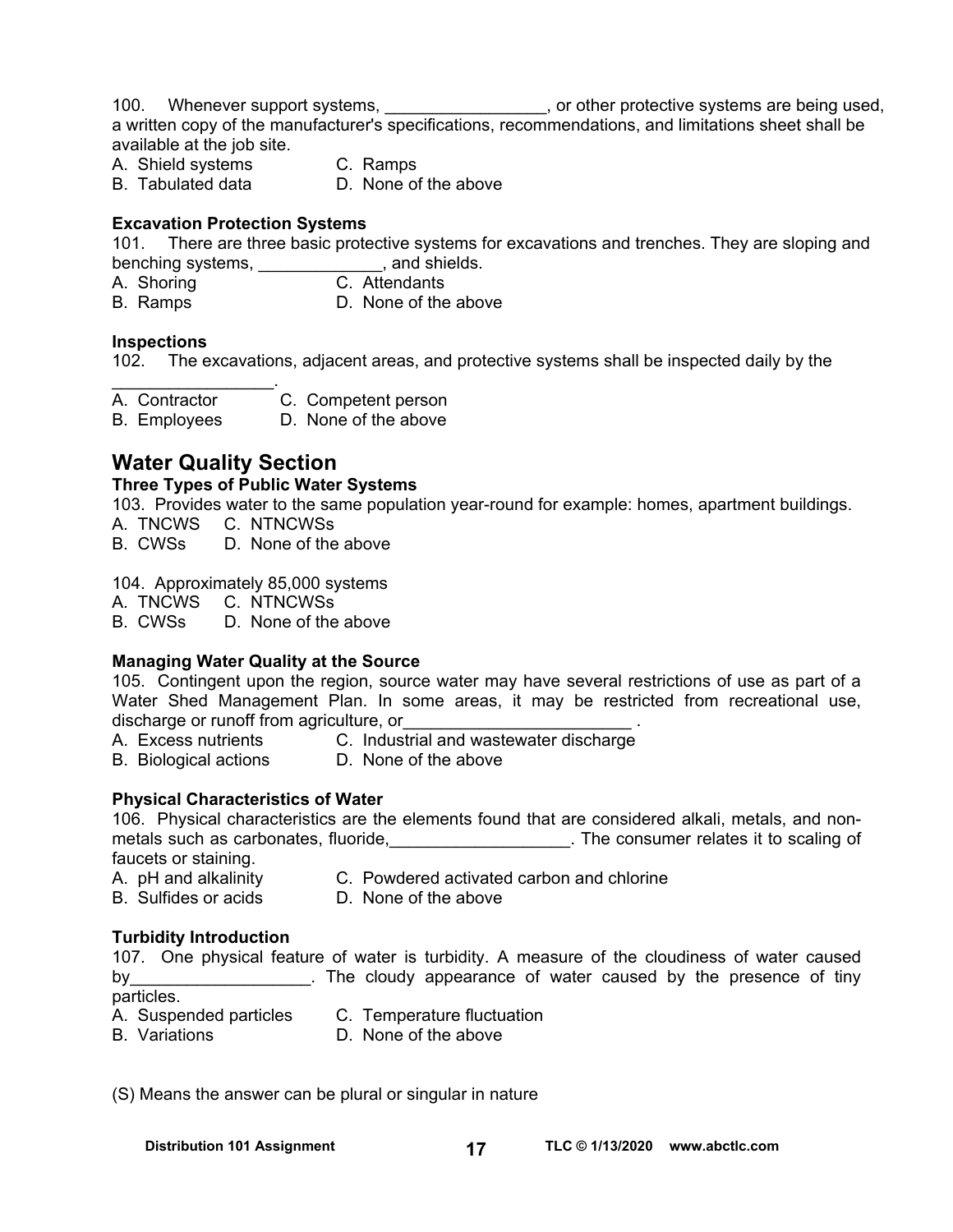## **pH Testing Section**

108. When an atom loses \_\_\_\_\_\_\_\_\_\_\_and thus has more protons than electrons, the atom is a positively-charged ion or cation.

- A. A proton C. An electron
- B. Charge D. None of the above

109. Pure water has a pH very close to?

A. 7 C. 77

B. 7.5 D. None of the above

110. Since pH is a logarithmic scale, a difference of one pH unit is equivalent to difference in hydrogen ion concentration

A. 1 C. 10

B. .1 D. None of the above

#### **Objections to Hard Water**

#### **Scale Formation**

111. Hard water forms scale, usually express that is a variety of problems. Left to dry on the surface of glassware and plumbing fixtures, including showers doors, faucets, and sink tops; hard water leaves unsightly white scale known as water spots.

- A. Magnesium carbonate C. Calcite
- B. Calcium carbonate D. None of the above

#### **What are Disinfection Byproducts (DBPs)?**

112. Which of the following form when disinfectants used to treat drinking water react with naturally occurring materials in the water?

- A. Chloramines C. Disinfection byproducts (DBPs)
- B. Humic and fulvic acids D. None of the above

#### **Disinfection Byproduct Research and Regulations Summary**

113. **113. Example 1** is unquestionably the most important step in the treatment of water for drinking water supplies.

A. DBP(s) C. Disinfection

- 
- 
- B. Turbidity (particle) D. None of the above

# **Bacteriological Monitoring Section**

#### **Contaminants that may be present in sources of drinking water include:**

114. Which of the following like salts and metals, which can be naturally occurring or result from urban stormwater runoff, industrial or domestic wastewater discharges, oil and gas production, mining or farming?

- A. Radioactive contaminants C. Inorganic contaminants
	-
- B. Pesticides and herbicides D. Microbial contaminants

#### **Background**

115. Coliform bacteria and chlorine residual are the only routine sampling and monitoring requirements for small ground water systems with chlorination. The coliform bacteriological sampling is governed by the Coliform Reduction amendment of the SDWA.

A. True B. False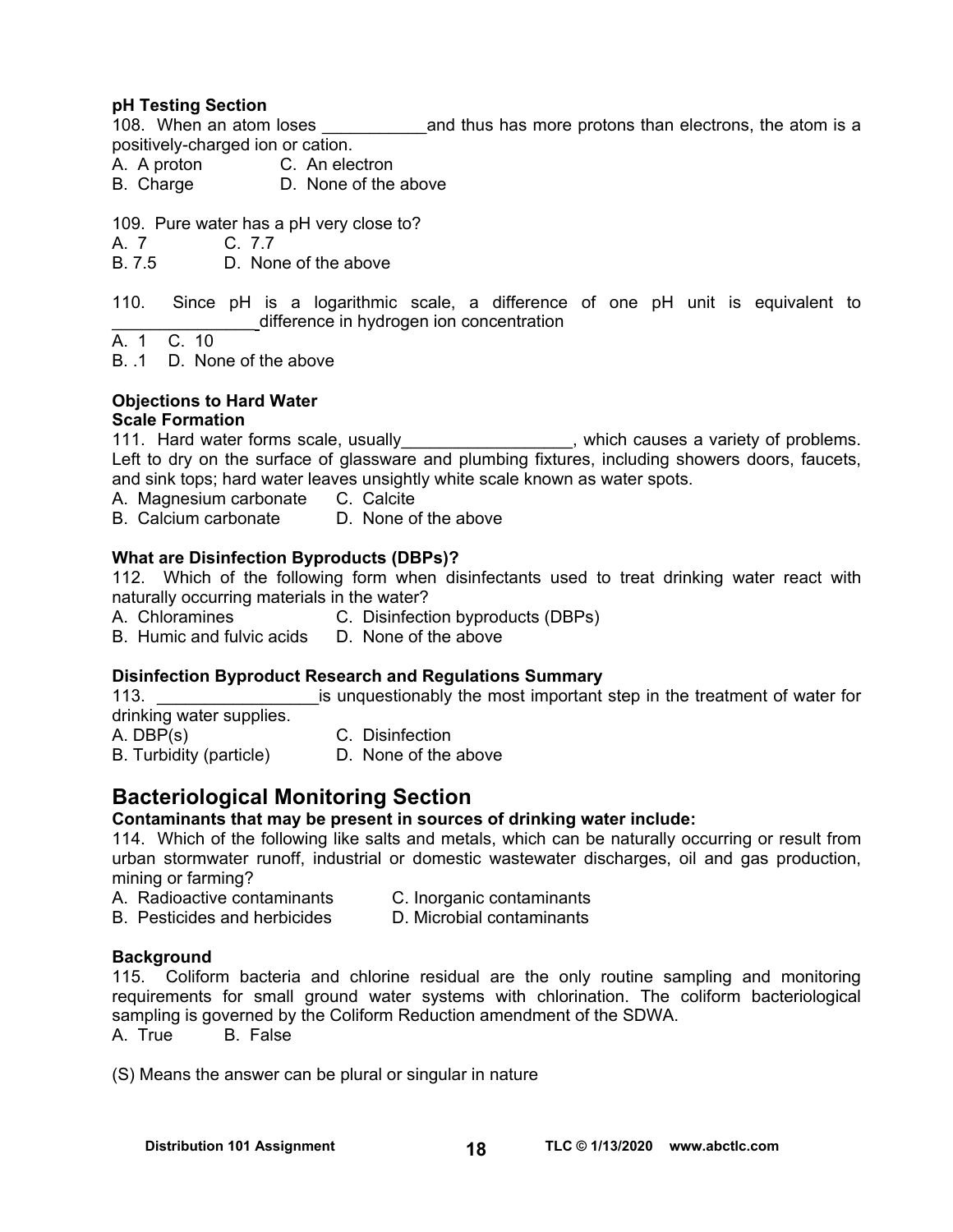# **TCR**

116. The TCR recommends most of the Public Water Systems (PWS) to monitor their distribution system for bacteria according to the written sample sitting plan for that system.

A. True B. False

117. Coliform contamination may occur anywhere in the system, possibly due to problems such as; high-pressure conditions, line fluctuations, or wells, and therefore routine monitoring is required.

A. True B. False

## **Routine Sampling Requirements**

118. Total coliform samples must be collected by PWSs at sites which are representative of water quality throughout the distribution system according to a written sample siting plan subject to state review and revision.

A. True B. False

119. For PWSs collecting more than one sample per month, collect total coliform samples at regular intervals throughout the month, except that ground water systems serving 4,900 or fewer people may collect all required samples on a single day if the samples are taken from different sites.

A. True B. False

120. Each total coliform-positive (TC+) routine sample must be tested for the presence of heterotrophic bacteria.

A. True B. False

121. If any TC+ sample is also E. coli-positive (EC+), then the EC+ sample result must be reported to the state by the end of the month that the PWS is notified. A. True B. False

122. If any routine sample is TC+, repeat samples are required. – PWSs on quarterly or annual monitoring must take a minimum of one additional routine samples (known as additional routine monitoring) the quarter following a TC+ routine or repeat sample. A. True B. False

123. Reduced monitoring is general available for PWSs using only surface water and serving 1,000 or fewer persons that meet certain additional PWS criteria. A. True B. False

## **Dangerous Waterborne Microbes**

124. Which of the following is a parasite that enters lakes and rivers through sewage and animal waste. It causes cryptosporidiosis, a mild gastrointestinal disease. The disease can be severe or fatal for people with severely weakened immune systems.

A. Coliform Bacteria C. Giardia lamblia

B. Cryptosporidium D. None of the above

125. Which of the following are not necessarily agents of disease, fecal coliform bacteria may indicate the presence of disease-carrying organisms, which live in the same environment as the fecal coliform bacteria.

A. Fecal coliform bacteria C. Shigella dysenteriae

B. Cryptosporidium D. None of the above

Distribution 101 Assignment 19 and 19 and TLC © 1/13/2020 www.abctlc.com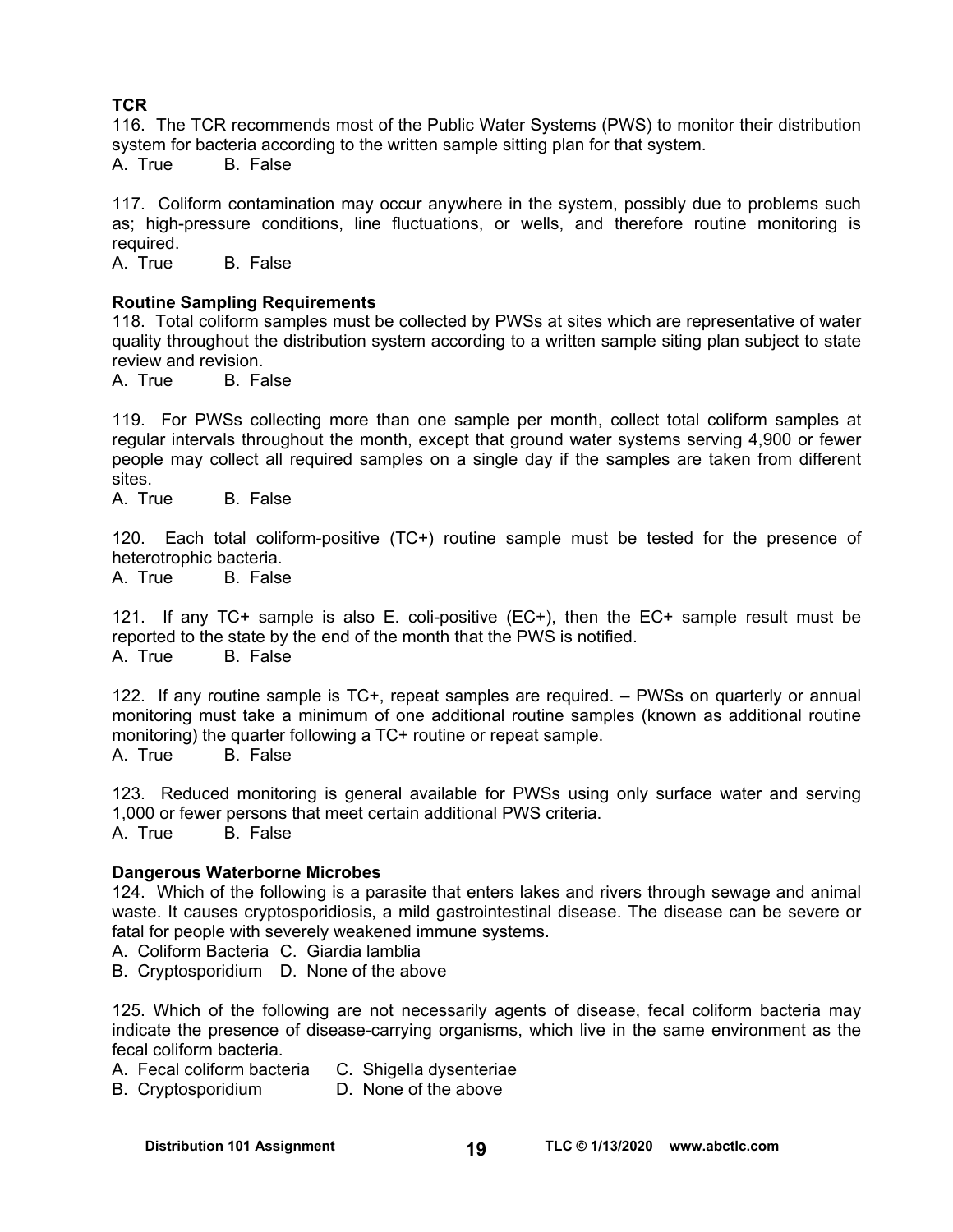126. Which of the following is a parasite that enters lakes and rivers through sewage and animal waste. It causes gastrointestinal illness (e.g. diarrhea, vomiting, and cramps)?

- A. Coliform Bacteria C. Protozoa
- B. Cryptosporidium D. None of the above

127. Which of the following is a species of the rod-shaped bacterial genus Shigella?

A. Fecal coliform bacteria C. Shigella dysenteriae

B. Cryptosporidium D. None of the above

## **Bacteriological Monitoring Introduction**

128. Which of the following are usually harmless, occur in high densities in their natural environment and are easily cultured in relatively simple bacteriological media?

A. Indicator bacteria C. Viruses

B. Amoebas D. None of the above

129. Indicators in common use today for routine monitoring of drinking water include total coliforms, fecal coliforms, and?

A. Cryptosporidium C. Escherichia coli (E. coli)

B. Protozoa D. None of the above

130. According to the text, the routine microbiological analysis of your water is for?

- A. Contamination C. Coliform bacteria
- B. Colloids D. None of the above

#### **The three (3) primary types of samples are:**

131. A PWS has a second Level 1 Assessment within a rolling 12-month period.

A. Trigger: Level 1 Assessment C. All of the above

B. Trigger: Level 2 Assessment D. None of the above

132. A PWS on state-approved annual monitoring has a Level 1 Assessment trigger in 2 consecutive years.

- A. Trigger: Level 1 Assessment C. All of the above
- B. Trigger: Level 2 Assessment D. None of the above

133. A PWS collecting fewer than 40 samples per month has 2 or more TC+ routine/ repeat samples in the same month.

A. Trigger: Level 1 Assessment C. All of the above

B. Trigger: Level 2 Assessment D. None of the above

134. A PWS fails to take every required repeat sample after any single TC+ sample

A. Trigger: Level 1 Assessment C. All of the above

B. Trigger: Level 2 Assessment D. None of the above

## **Heterotrophic Plate Count (Spread Plate Method**)

135. Which of the following provides a technique to quantify the bacteriological activity of a sample?

A. Colonies C. Heterotrophic Plate Count

B. Agar D. None of the above

## **Total Coliforms**

136. This MCL is based on the presence of total coliforms, and compliance is on a daily or weekly basis, depending on your water system type and state rule.

- A. True B. False
	-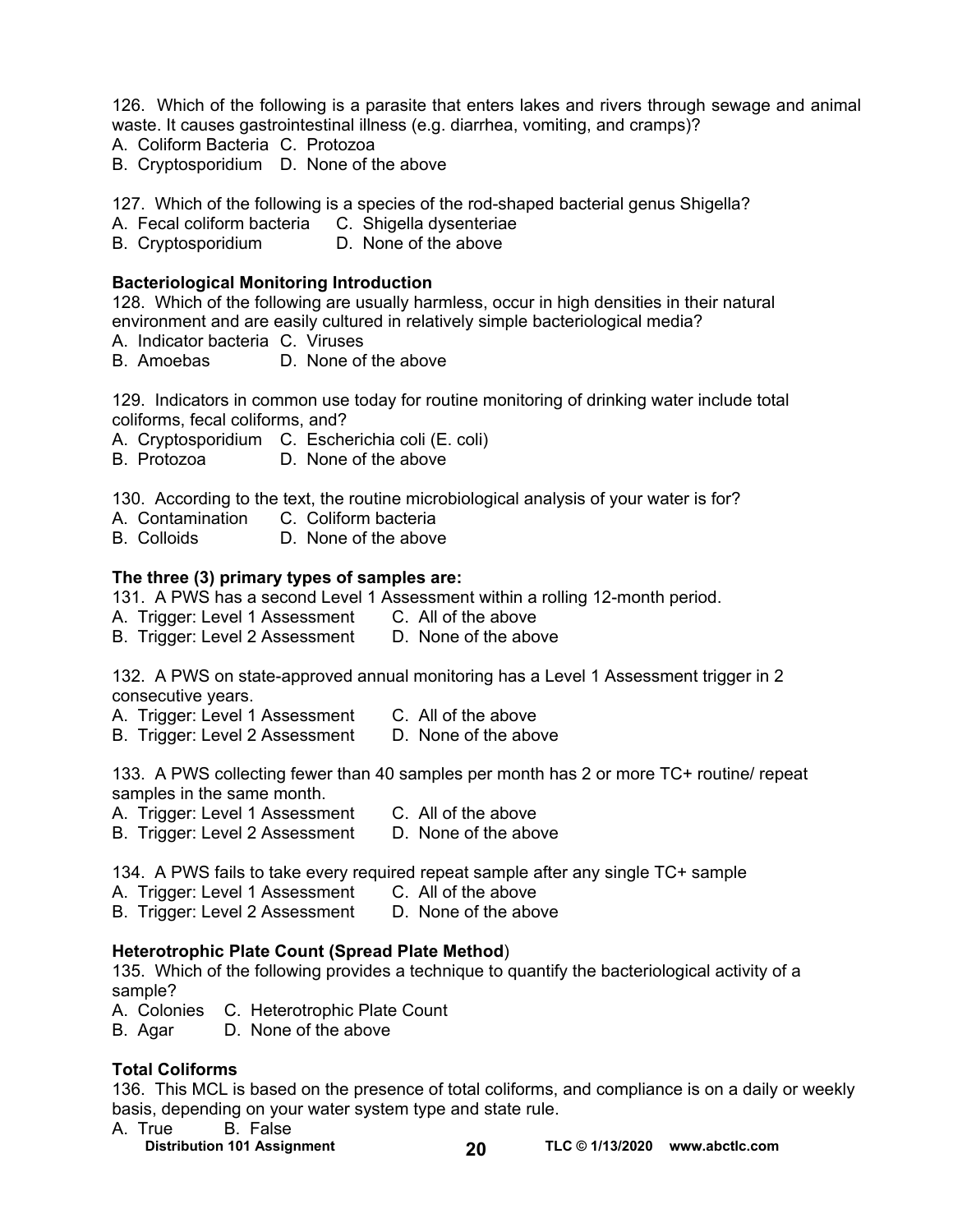137. For systems that collect fewer than started as amples per month, no more than one sample per month may be positive. In other words, the second positive result (repeat or routine) in a month or quarter results in a MCL violation.

A. 40 C. 200

B. 100 D. None of the above

#### **The following are acute violations:**

138. Which determines a violation of nitrate?

A. Presence C. MCLG

B. MCL D. None of the above

#### **Revised Total Coliform Rule (RTCR) Summary**

139. EPA published the Revised Total Coliform Rule (RTCR) in the Federal Register (FR) on February 13, 2013 (78 FR 10269). It is the revision to the 1989 Total Coliform Rule (TCR). A. True B. False

140. The RTCR upholds the purpose of the 1989 TCR to protect public health by ensuring the duplicity of the drinking water distribution system and monitoring for the absence of microbial contamination.

A. True B. False

141. The RTCR establishes criteria for systems to qualify for and stay on for special increased monitoring, which could reduce water system problems for better system operation.

A. True B. False

142. The water provider shall develop and follow a sample-siting plan that designates the PWS's collection schedule. This includes location of\_\_\_\_\_\_\_\_\_\_\_.

A. Routine and repeat water samples C. Microbial contamination

B. Reduced monitoring **D. Repeat water samples** 

143. The water provider shall collect the state of the control on a regular basis (monthly, quarterly, annually). Have samples tested for the presence of total coliforms by a state certified laboratory.

A. Routine water samples C. Microbial contamination

B. Reduced monitoring D. Repeat water samples

144. PN is required for violations incurred. Within required timeframes, the PWS must use the required health effects language and notify the public if they did not comply with certain requirements of the RTCR. The type of depends on the severity of the violation.

A. CCR(s) C. MCL violation

B. PN D. TC+ routine or repeat sample

145. The RTCR requires public water systems that are vulnerable to microbial contamination to identify and fix problems.

A. True B. False

146. The water provider shall collect repeat samples (at least 3) for each TC+ positive routine sample.

A. True B. False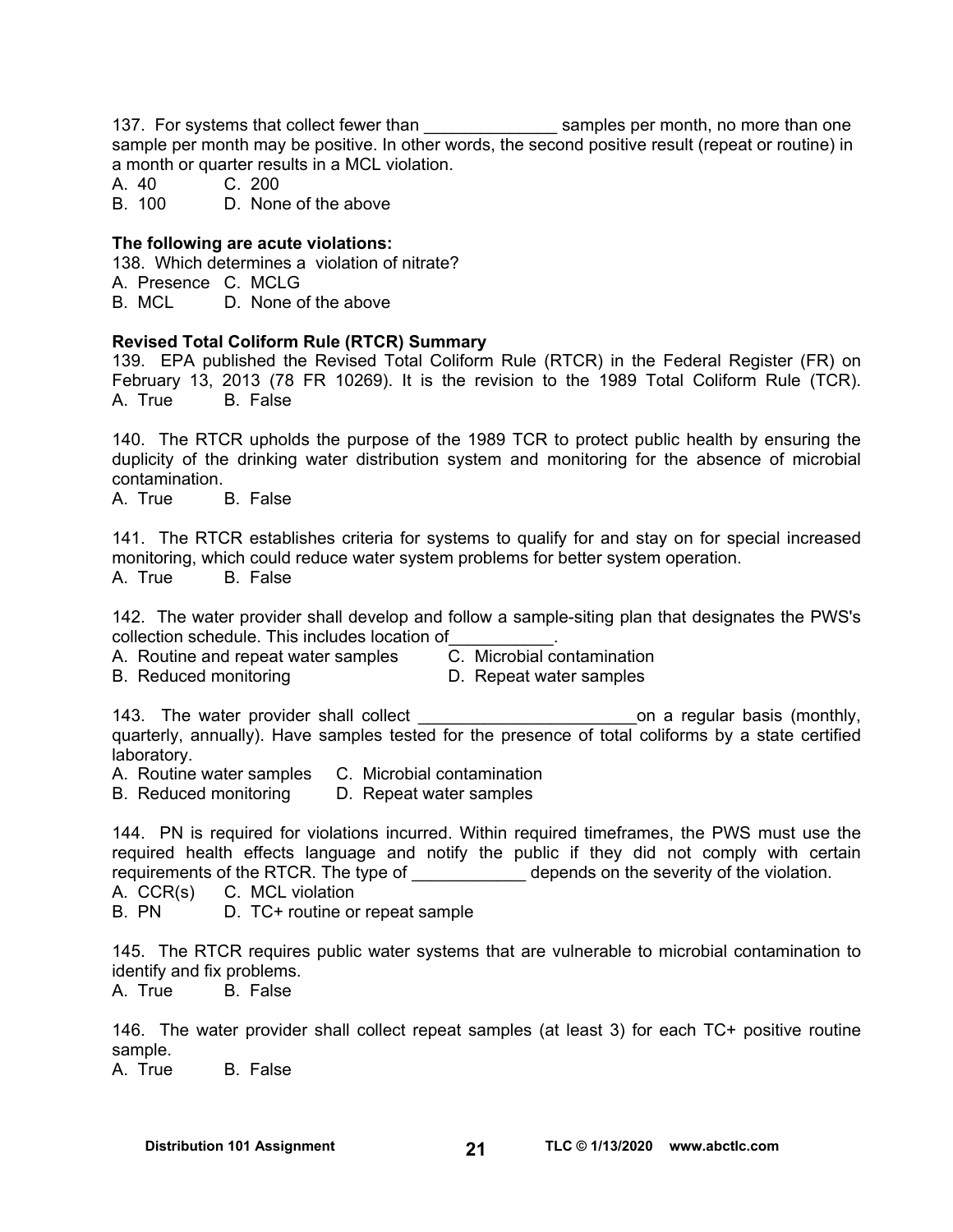147. For PWSs on quarterly or annual routine sampling, collect additional routine samples (at least 3) in the month after a

A. CCR(s) C. Total coliform positive samples

B. PN D. TC+ routine or repeat sample

148. PWSs incur violations if they do not comply with the requirements of the RTCR. The violation types are essentially the same as under the TCR with few changes. The biggest change is no acute or monthly MCL violation for The Conductor only.

A. CCR(s) C. Total coliform positive samples

B. PN D. TC+ routine or repeat sample

149. Community water systems (CWSs) must use specific language in their CCRs when they must conduct an assessment or if they incur

- A. CCR(s) C. An E. coli MCL violation
- B. PN D. TC+ routine or repeat sample

## **Disinfection Key**

150. The RTCR requires 99.99% or 4 log inactivation of

- A. Enteric viruses C. Giardia lamblia cysts
- B. Crypto D. None of the above

151. The RTCR requires 99% or 2 log inactivation of \_\_\_\_\_\_\_\_\_\_\_\_\_\_\_\_\_\_\_\_\_.

- A. Enteric viruses C. Giardia lamblia cysts
- B. Crypto D. None of the above

152. The RTCR requires 99.9% or 3 log inactivation of  $\qquad \qquad$ 

- A. Enteric viruses C. Giardia lamblia cysts
- B. Crypto D. None of the above

## **Chain of Custody Procedures**

153. If both parties involved in the transfer must sign, date and note the time on the chain of custody record, this is known as?

- A. TC Plan C. Samples transfer possession
- B. Sample siting plan D. None of the above

154. The recipient will then attach the **witch the subset of the set of the transfer dates and times to** the custody sheets. If the samples are split and sent to more than one laboratory, prepare a separate chain of custody record for each sample.

- A. Shipping invoices C. Sample siting plan
- B. Chain of custody release D. None of the above

# **Disinfection Section**

## **Chlorine's Appearance and Odor**

155. Chlorine is a greenish-yellow gas it will condense to an amber liquid at approximately F or at high pressures.

- A. -29.2 degrees C. 29 degrees
	-
- B. 100 degrees D. None of the above

# 156. Prolonged exposures to chlorine gas may result in?

- A. Moisture, steam, and water C. Olfactory fatigue
- B. Odor thresholds **D.** None of the above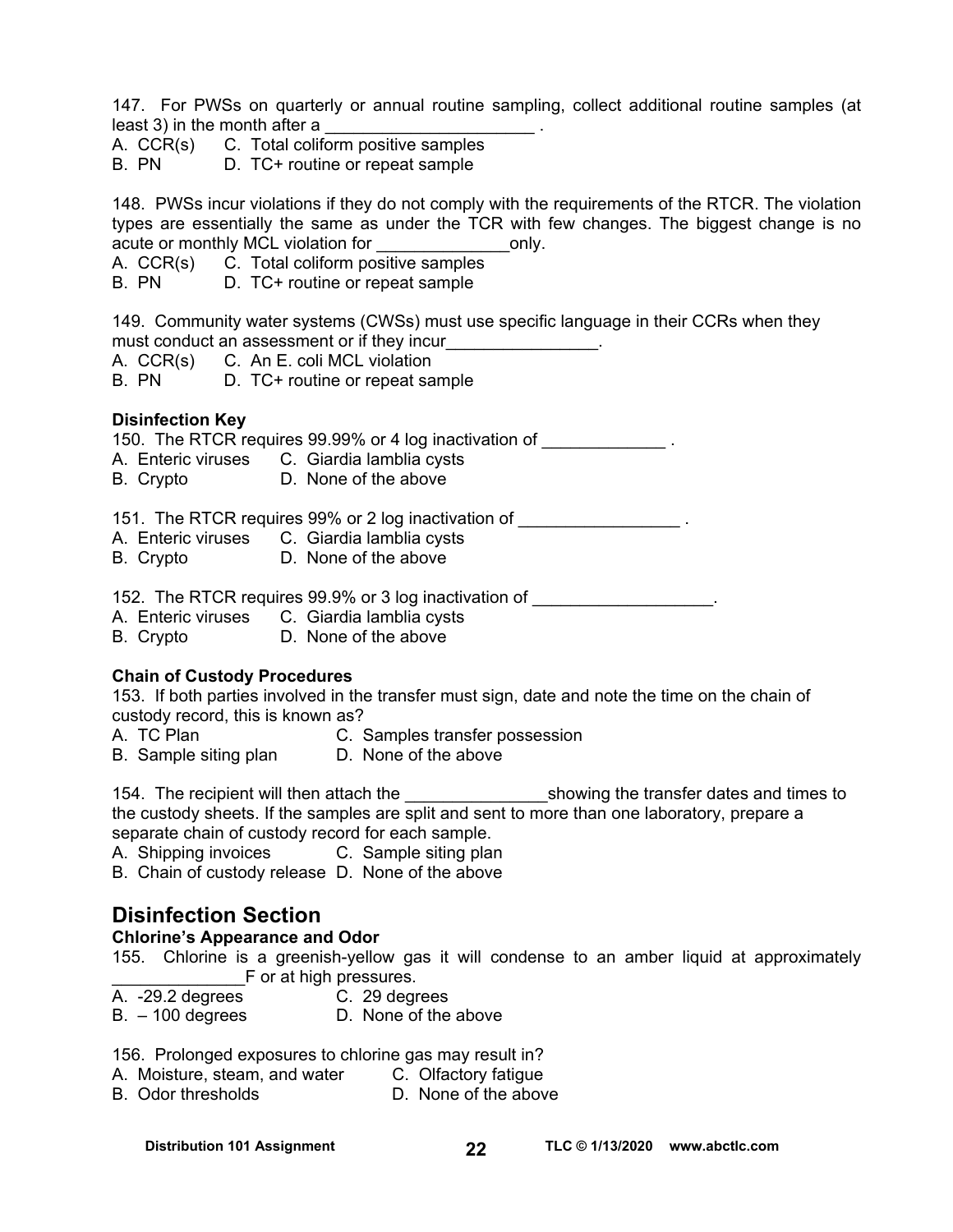#### **Chlorine Gas Pathophysiology**

#### 157. As far as chlorine safety and respiratory protection, the intermediate on the of chlorine accounts for its effect on the upper airway and the lower respiratory tract.

A. Effects of Hydrochloric acid C. Water solubility

B. Vapor from Chlorine gas D. None of the above

158. Respiratory exposure to \_\_\_\_\_\_\_\_\_\_\_\_ may be prolonged because its moderate water solubility may not cause upper airway symptoms for several minutes.

- A. Hydrochloric acid C. Plasma exudation
- B. Chlorine gas **D.** None of the above

159. The odor threshold for chlorine gas is approximately?

- A. 0.3-0.5 parts per million (ppm) C. 3-5 parts per million (ppm)
- B. 3 parts per million (ppm) D. None of the above

## **Mechanism of Activity**

160. Chlorine gas feeds out of the cylinder through a gas regulator. The cylinders are on a scale that operators use to measure the amount used each day. The chains are used to prevent the tanks from falling over.

A. True B. False

## **Early Response to Chlorine Gas**

161. If you mix ammonia with chlorine gas, this compound reacts to form\_\_\_\_\_\_\_\_\_\_\_.

- A. Chloramine gas C. Sulfuric gas
- B. Chlorine gas **D.** None of the above

## **Reactivity**

162. Cylinders of chlorine may burst when exposed to elevated temperatures. When there is Chlorine in solution, this forms?

- A. Hydrogen sulfide C. A corrosive material
- B. Oxomonosilane D. None of the above

163. What is formed when chlorine is in contact with combustible substances (such as gasoline and petroleum products, hydrocarbons, turpentine, alcohols, acetylene, hydrogen, ammonia, and sulfur), reducing agents, and finely divided metals?

A. Fires and explosions C. Moisture, steam, and water

B. Odor thresholds D. None of the above

164. Contact between chlorine and arsenic, bismuth, boron, calcium, activated carbon, carbon disulfide, glycerol, hydrazine, iodine, methane, oxomonosilane, potassium , propylene, and silicon should be avoided.

A. True B. False

165. Chlorine reacts with hydrogen sulfide and water to form this substance?

- 
- A. Hydrogen sulfide C. Chlorinates<br>B. Hydrochloric acid C. None of the above B. Hydrochloric acid

166. According to the text, chlorine is also incompatible with?

- A. Plastic C. Moisture, steam, and water
- B. Palladium D. None of the above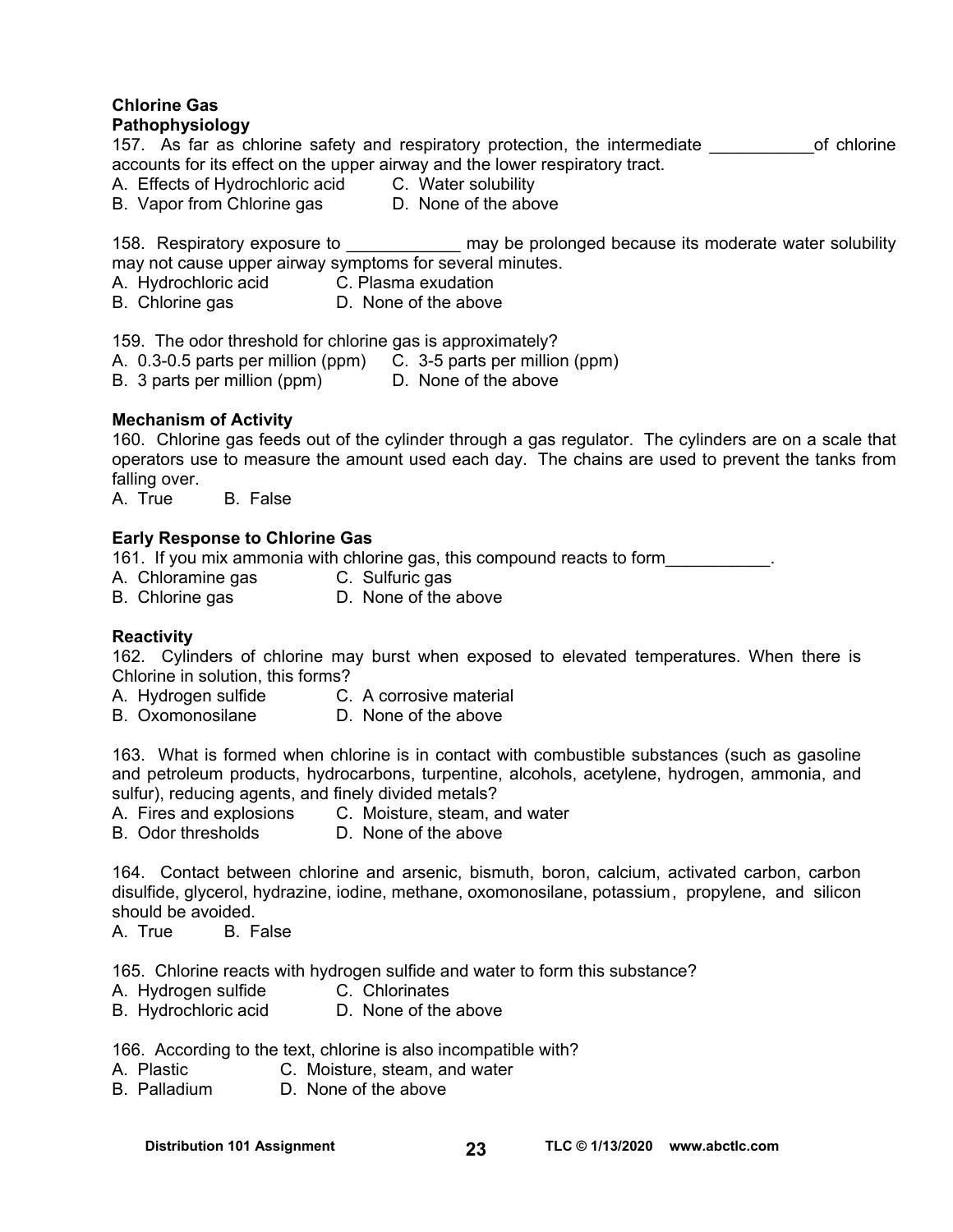#### **Flammability**

167. When there is a fire that involves Chlorine, the firefight should be fought downwind from the minimum distance possible.

A. True B. False

168. Keep unnecessary people away; isolate the hazard area and deny entry. For a massive fire in a cargo area, use unmanned hose holders or monitor nozzles; if this is impossible, withdraw from the area and let the fire burn. Emergency personnel should stay out of low areas and Ventilate closed spaces before entering.<br>A. True B. False

B. False

169. The effectiveness of chlorination depends on the example of the water, the concentration of the chlorine solution added, the time that chlorine is in contact with the organism, and water quality.

A. Chlorine residual C. Oxygen

B. Chlorine demand D. None of the above

170. Chlorine may not be available for disinfection because **the end of the water (like iron**, manganese, hydrogen sulfide, and ammonia).

- B. Part of it combines with other chemicals D. None of the above
- A. pH increases C. Required contact time
	-

171. The amount of chlorine required to achieve disinfection and that reacts with the other chemicals is the?

A. Chlorine residual C. Free chlorine residual

B. Chlorine demand D. None of the above

172. Which term is used when disinfection decreases, as the concentration of the chlorine increases?

- A. pH increases **C. Required contact time**
- B. Chlorine level and water quality **D.** None of the above
	-

173. Chlorination is more effective as?

- A. Water temperature increases C. Water cools down
- B. Chlorine demand D. None of the above

174. Chlorination becomes more alkaline and is less effective as the?

- A. Water's pH increases **C. Required contact time is maximized**
- B. Water quality increases **D. None of the above**

175. Chlorination is less effective in?

- A. Clear water **C. Day time**
- B. Cloudy (turbid) water **D.** None of the above
- 176. By adding a little more chlorine to what is already sufficient, this action will generally result in that can be measured easily.<br>A. pH increases c. Req
- 
- C. Required contact time
- B. A free chlorine residual D. None of the above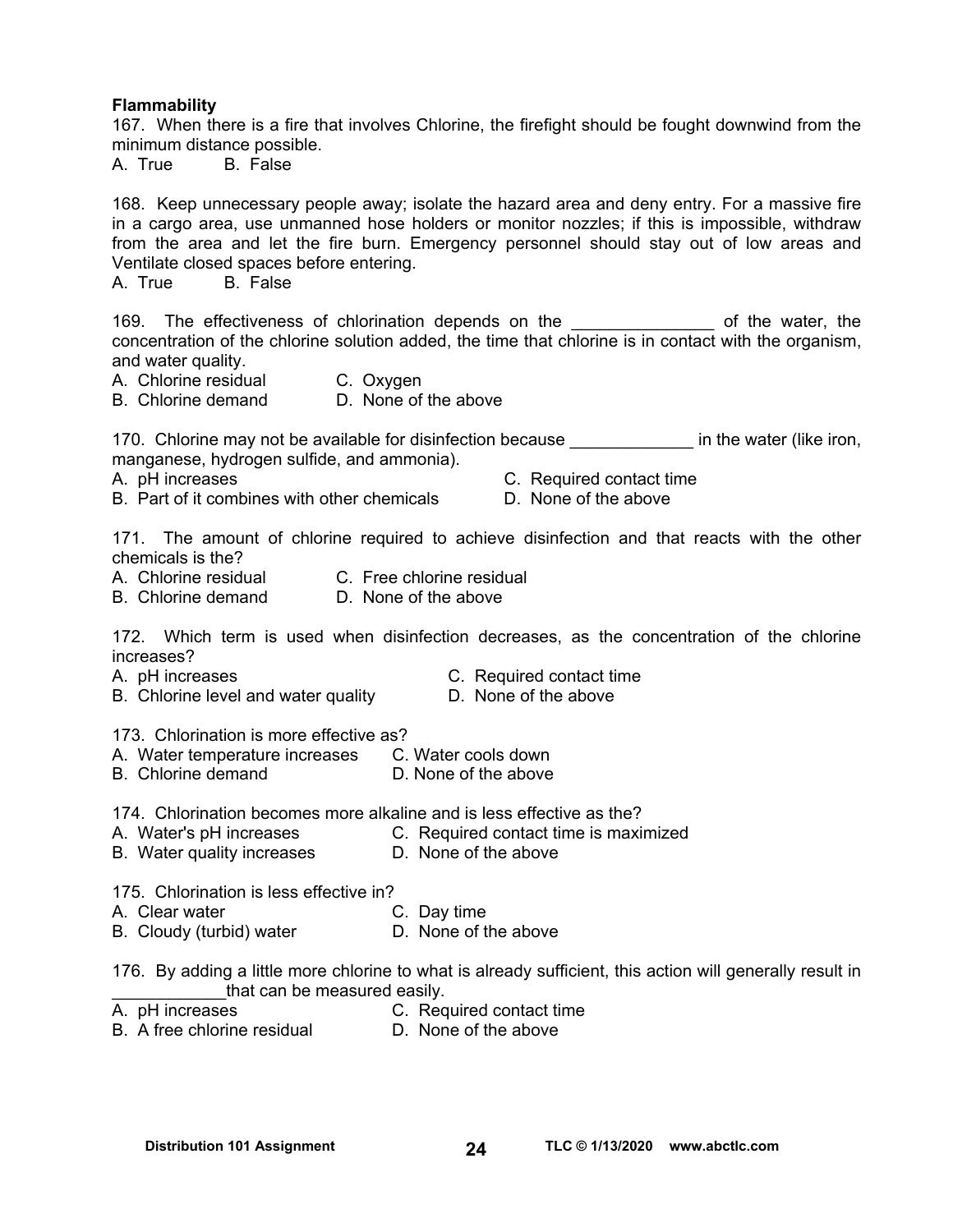#### **Chlorination Chemistry**

177. The hypochlorite ion is a much weaker disinfecting agent than Hypochlorous acid, about 100 times less effective.

A. True B. False

178. According to the text, pH and temperature affect the ratio of hypochlorous acid to hypochlorite ions. As the temperature is decreased, the the contract increases.

A. Reduction Ratio C. "CT" disinfection concept

B. Ratio of hypochlorous acid D. None of the above

179. Under normal water conditions, hypochlorous acid will also chemically react and break down into the hypochlorite ion.

A. True B. False

180. Although the ratio of **Exercise 180.** Although the ratio of  $\blacksquare$  is greater at lower temperatures, pathogenic organisms are actually harder to kill.

A. Hypochlorous acid C. Total chlorine

B. The amount of chlorine D. None of the above

181. If all other things were equal, \_\_\_\_\_\_\_\_\_ and a lower pH are more conducive to chlorine disinfection.

- A. Lower pH C. Higher water temperatures
- B. Hypochlorous acid D. None of the above

182. All three forms of chlorine produce Sodium hypochlorite when added to water. A. True B. False

183. Hypochlorous acid is a strong acid but a weak disinfecting agent. The amount of hypochlorous acid depends on the pH and temperature of the water. A. True B. False

#### **Chlorine DDBP**

184. These term means that chlorine is present as CI, HOCI, and OCI is called  $\qquad \qquad$ and that which is bound but still effective is \_\_\_\_\_\_\_\_\_\_\_\_\_.

- A. Free available chlorine and Total
- B. Free and Residual
- C. Free available chlorine and Combined Chlorine
- D. None of the above

185. Chloramines are formed by reactions with?

A. Acid and  $Cl<sub>2</sub>$  C. Folic Acid and Cl2

B. Ammonia and  $Cl<sub>2</sub>$  D. None of the above

#### **Types of Residual**

186. Which of the following is all chlorine that is available for disinfection?

- A. Chlorine residual C. Total chlorine
- B. Chlorine demand D. None of the above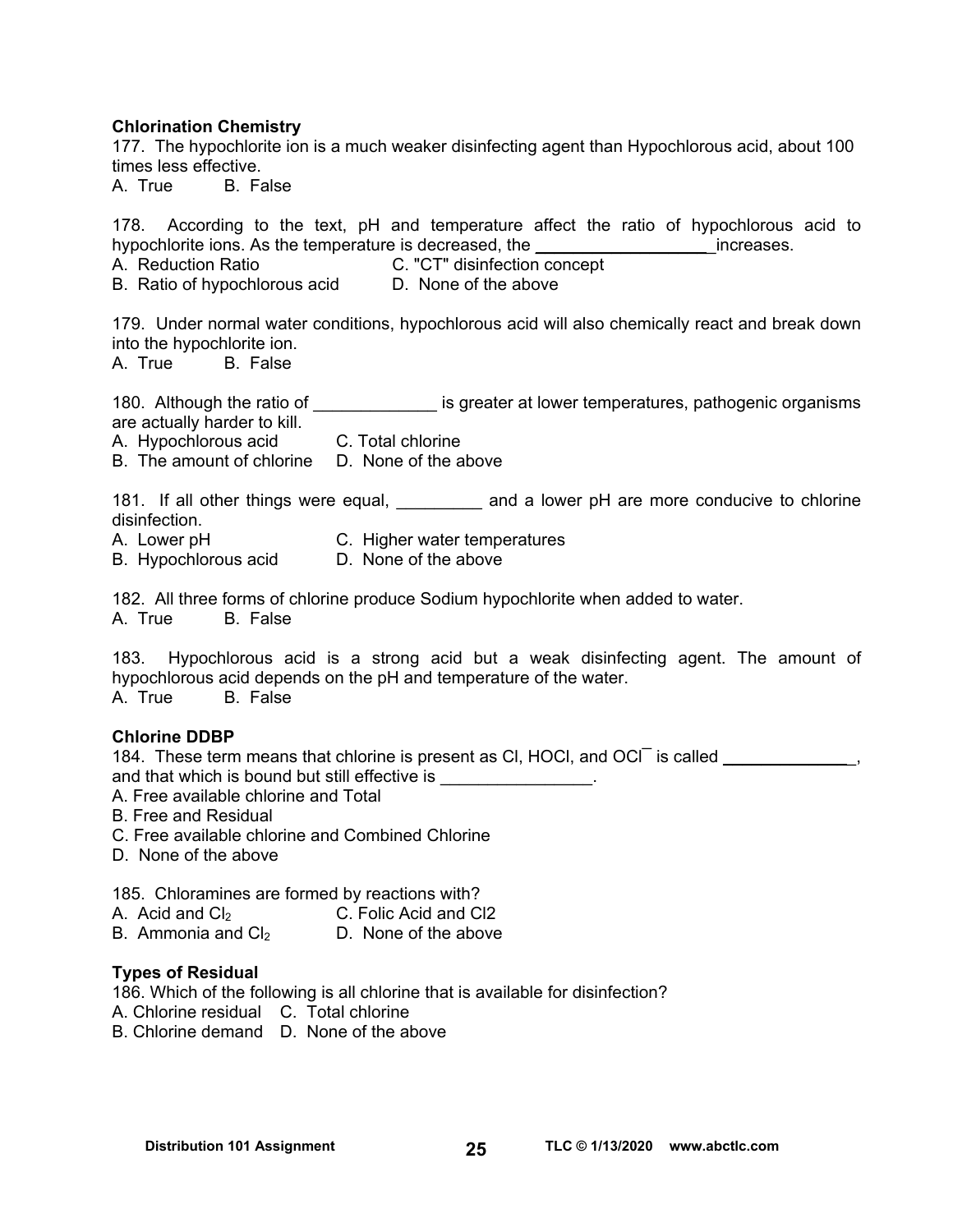#### **Chlorine Exposure Limits**

187. What is OSHA's PEL? A. 10 PPM C. 1,000 PPM B. 1 PPM D. None of the above

188. Chlorine's Physical and chemical properties: A yellowish green, nonflammable and liquefied gas with an unpleasant and irritating smell.

A. True B. False

189. Liquid chlorine is about \_\_\_\_\_\_\_\_\_\_ times heavier than water

A. 1.5 C. 2.5<br>B 10 D Non

D. None of the above

190. Gaseous chlorine is about \_\_\_\_\_\_\_\_\_\_\_\_\_\_\_times heavier than air.

A. 1.5 C. 2.5

B. 10 D. None of the above

## **Alternate Disinfectants - Chloramine**

191. It is recommended that Chloramine be used in conjunction with a stronger disinfectant. It is best utilized as a?

- A. Chloramine C. Stable distribution system disinfectant
- B. T10 value disinfectant D. None of the above

192. In the production of **Exercise 20**, the ammonia residuals in the finished water, when fed in excess of stoichiometric amount needed, should be limited to inhibit growth of nitrifying bacteria.

- A. Dry sodium chlorite C. Ammonia residual(s)
- B. Chloramines D. None of the above

# **Chlorine Dioxide**

193. Which term provides good Giardia and virus protection but its use is limited by the restriction on the maximum residual of 0.5 mg/L ClO<sub>2</sub>/chlorite/chlorate allowed in finished water?

- A. Chlorinated byproducts C. Ammonia residual(s)
- B. Chlorine dioxide D. None of the above

194. If chlorine dioxide is being used as an oxidant, the preferred method of generation is to entrain or **Exercice 20** into a packed reaction chamber with a 25% aqueous solution of sodium chlorite (NaClO<sub>2</sub>).

- A. Chloramine C. Chlorine dioxide
- B. Chlorine gas **D.** None of the above

195. Which chemical is explosive and can cause fires in feed equipment if leaking solutions or spills are allowed to dry out?

- A. Dry sodium chlorite C. Ammonia
- B. Chlorine dioxide D. None of the above

196. Chlorine dioxide may be used for either taste or odor control or as a?

- A. Chloramine D. Gas
- B. Pre-disinfectant D. None of the above